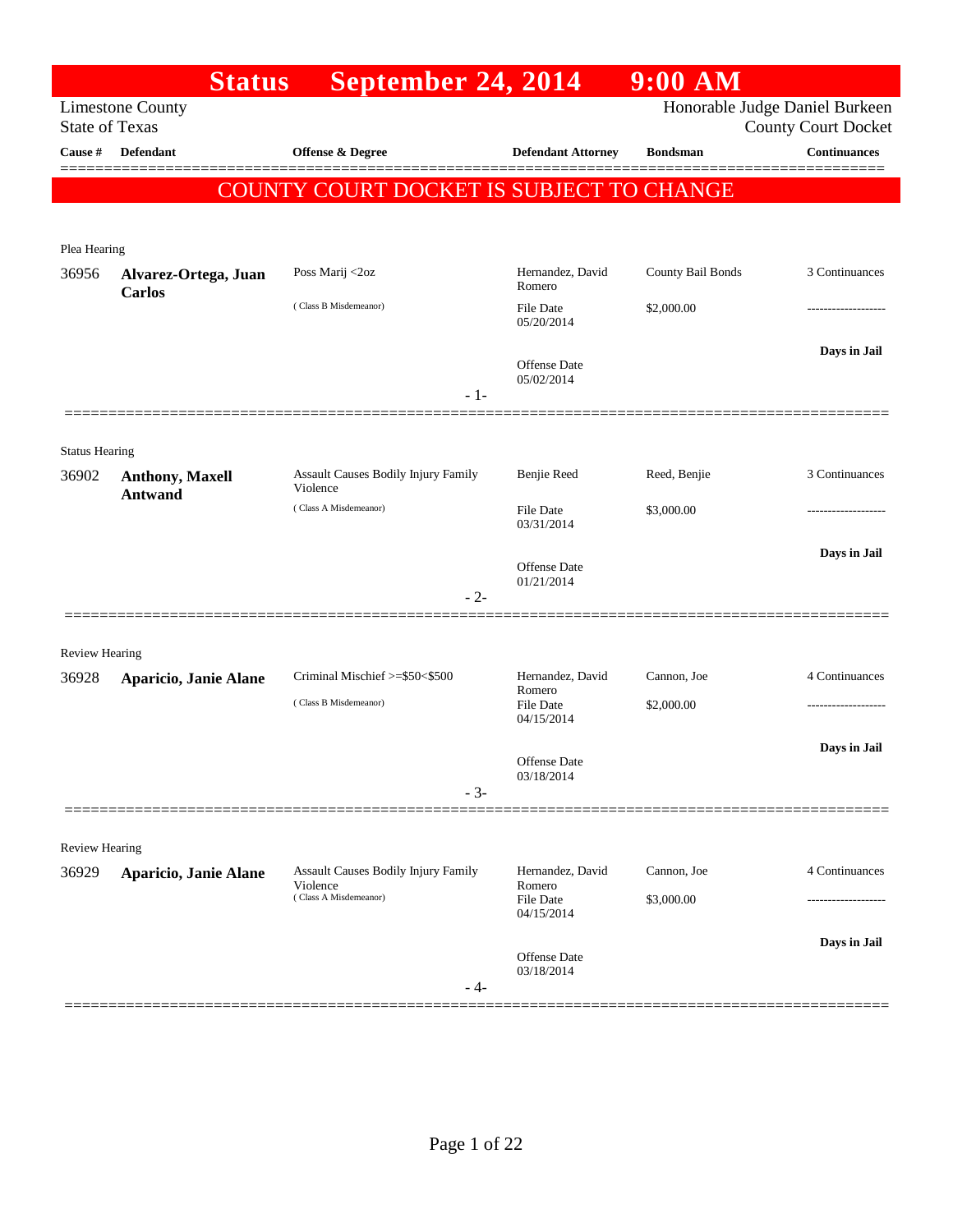|                                | <b>Status</b>               | September 24, 2014                                 |                                        | $9:00$ AM                  |                                                              |
|--------------------------------|-----------------------------|----------------------------------------------------|----------------------------------------|----------------------------|--------------------------------------------------------------|
| <b>State of Texas</b>          | <b>Limestone County</b>     |                                                    |                                        |                            | Honorable Judge Daniel Burkeen<br><b>County Court Docket</b> |
| Cause #                        | <b>Defendant</b>            | Offense & Degree                                   | <b>Defendant Attorney</b>              | <b>Bondsman</b>            | <b>Continuances</b>                                          |
|                                |                             | <b>COUNTY COURT DOCKET IS SUBJECT TO CHANGE</b>    |                                        |                            | ======                                                       |
|                                |                             |                                                    |                                        |                            |                                                              |
| <b>Review Hearing</b>          |                             |                                                    |                                        |                            |                                                              |
| 36930                          | Aparicio, Janie Alane       | Interfer W/Emergency Call                          | Hernandez, David<br>Romero             | Cannon, Joe                | 4 Continuances                                               |
|                                |                             | (Class A Misdemeanor)                              | File Date<br>04/15/2014                | \$3,000.00                 |                                                              |
|                                |                             |                                                    | Offense Date<br>03/18/2014             |                            | Days in Jail                                                 |
|                                |                             |                                                    | $-5-$                                  |                            |                                                              |
|                                |                             |                                                    |                                        |                            |                                                              |
| <b>Status Hearing</b><br>36966 | Asberry, Lorenzo            | <b>Evading Arrest Detention</b>                    | Justin Reed                            | Reed, Benjie               | 2 Continuances                                               |
|                                | <b>Markey</b>               | (Class A Misdemeanor)                              | File Date<br>06/03/2014                | \$5,000.00                 |                                                              |
|                                |                             |                                                    | Offense Date                           |                            | Days in Jail                                                 |
|                                |                             |                                                    | 04/12/2014<br>$-6-$                    |                            |                                                              |
| <b>Status Hearing</b>          |                             |                                                    |                                        |                            |                                                              |
| 36979                          | <b>Barrett, Harley Gene</b> | Theft Prop>=\$500<\$1,500<br>(Class A Misdemeanor) | Reed, Stephen<br><b>File Date</b>      | Stephen Reed<br>\$3,000.00 | 2 Continuances                                               |
|                                |                             |                                                    | 06/10/2014                             |                            |                                                              |
|                                |                             |                                                    | Offense Date                           |                            | Days in Jail                                                 |
|                                |                             |                                                    | 04/03/2014<br>$-7-$                    |                            |                                                              |
|                                |                             |                                                    |                                        |                            |                                                              |
| <b>Status Hearing</b>          |                             |                                                    |                                        |                            |                                                              |
| 36987                          | <b>Bell, Shane Cole</b>     | Theft Prop>=\$50<\$500<br>(Class B Misdemeanor)    | Benjie Reed<br>File Date<br>06/19/2014 | Reed, Benjie<br>\$1,000.00 | 2 Continuances                                               |
|                                |                             |                                                    |                                        |                            | Days in Jail                                                 |
|                                |                             |                                                    | Offense Date<br>03/23/2014<br>$-8-$    |                            |                                                              |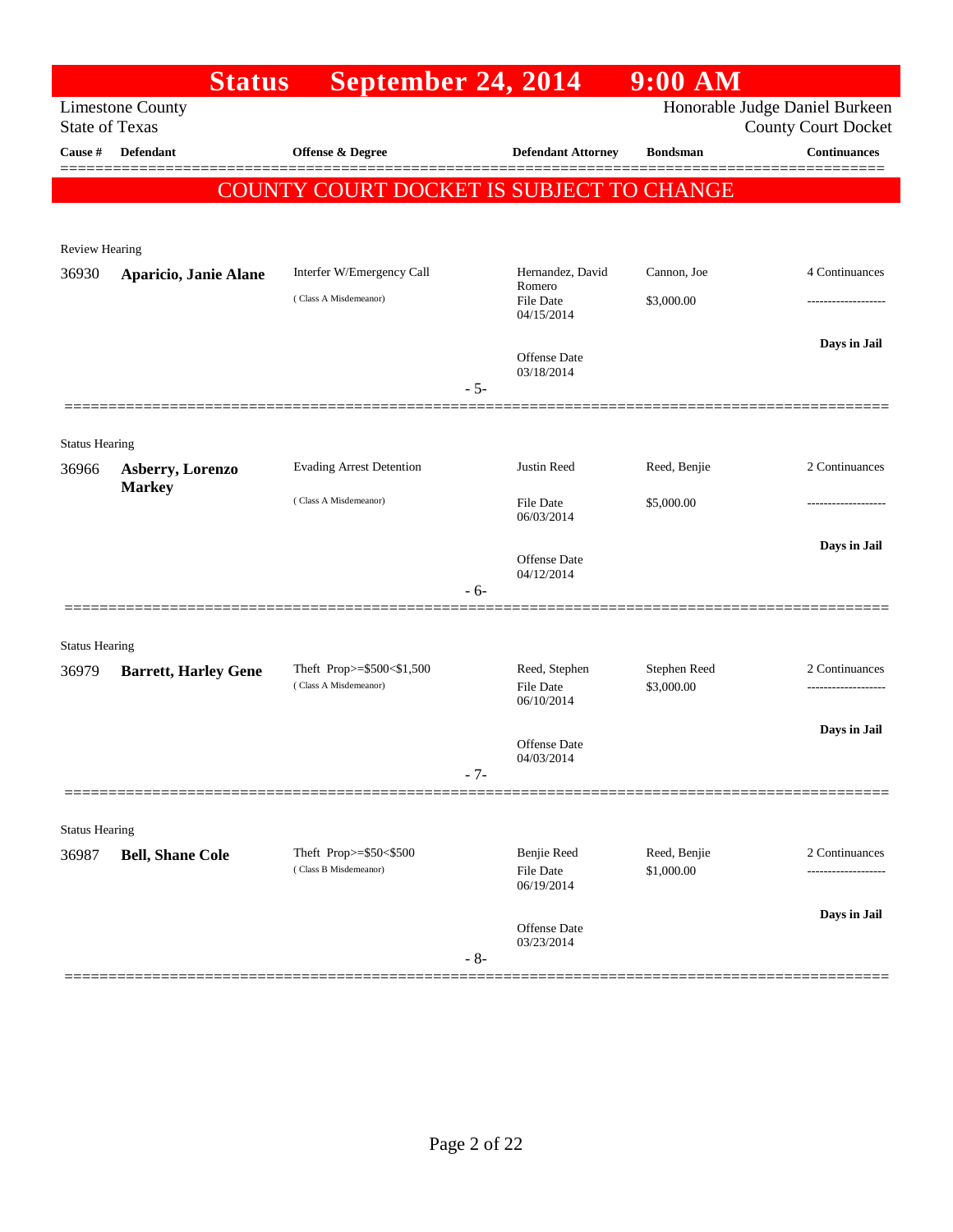|                       | <b>Status</b>                   | September 24, 2014                                            |                                               | 9:00 AM                         |                            |
|-----------------------|---------------------------------|---------------------------------------------------------------|-----------------------------------------------|---------------------------------|----------------------------|
| <b>State of Texas</b> | <b>Limestone County</b>         |                                                               |                                               | Honorable Judge Daniel Burkeen  | <b>County Court Docket</b> |
| Cause #               | <b>Defendant</b>                | Offense & Degree                                              | <b>Defendant Attorney</b>                     | <b>Bondsman</b>                 | <b>Continuances</b>        |
|                       |                                 | <b>COUNTY COURT DOCKET IS SUBJECT TO CHANGE</b>               |                                               |                                 | =======                    |
|                       |                                 |                                                               |                                               |                                 |                            |
| Pre-trial Hearing     |                                 |                                                               |                                               |                                 |                            |
| 36963                 | <b>Bowers, Robert Craig</b>     | Driving While Intoxicated<br>(Class B Misdemeanor)            | David Moore<br><b>File Date</b><br>06/02/2014 | County Bail Bonds<br>\$1,000.00 | 2 Continuances             |
|                       |                                 |                                                               | <b>Offense Date</b><br>05/04/2014             |                                 | Days in Jail               |
|                       |                                 |                                                               | $-9-$                                         |                                 |                            |
| <b>Status Hearing</b> |                                 |                                                               |                                               |                                 |                            |
| 36892                 | <b>Briscoe, Steven</b>          | Poss Marij <2oz                                               | Benjie Reed                                   | <b>AAA Freebird Bail Bonds</b>  | 4 Continuances             |
|                       | <b>Anthony</b>                  | (Class B Misdemeanor)                                         | <b>File Date</b><br>03/25/2014                | \$2,000.00                      | -------------------        |
|                       |                                 |                                                               | <b>Offense Date</b><br>03/07/2014             |                                 | Days in Jail               |
|                       |                                 |                                                               | $-10-$                                        |                                 |                            |
| Plea Hearing          |                                 |                                                               |                                               |                                 |                            |
| 36887                 | <b>Brown</b> , Brandon<br>Henry | Poss Marij <2oz                                               | Benjie Reed                                   | Reed, Benjie                    | 3 Continuances             |
|                       |                                 | (Class B Misdemeanor)                                         | <b>File Date</b><br>03/21/2014                | \$2,000.00                      |                            |
|                       |                                 |                                                               | <b>Offense Date</b>                           |                                 | Days in Jail               |
|                       |                                 |                                                               | 02/23/2014<br>$-11-$                          |                                 |                            |
|                       |                                 |                                                               |                                               |                                 |                            |
| <b>Status Hearing</b> |                                 |                                                               |                                               |                                 |                            |
| 36927                 | <b>Buendia, Fidel Salazar</b>   | Driving While Intoxicated Bac >=0.15<br>(Class A Misdemeanor) | Reed, Stephen<br>File Date<br>04/15/2014      | Stephen Reed<br>\$2,000.00      | 3 Continuances             |
|                       |                                 |                                                               | Offense Date<br>03/22/2014<br>$-12-$          |                                 | Days in Jail               |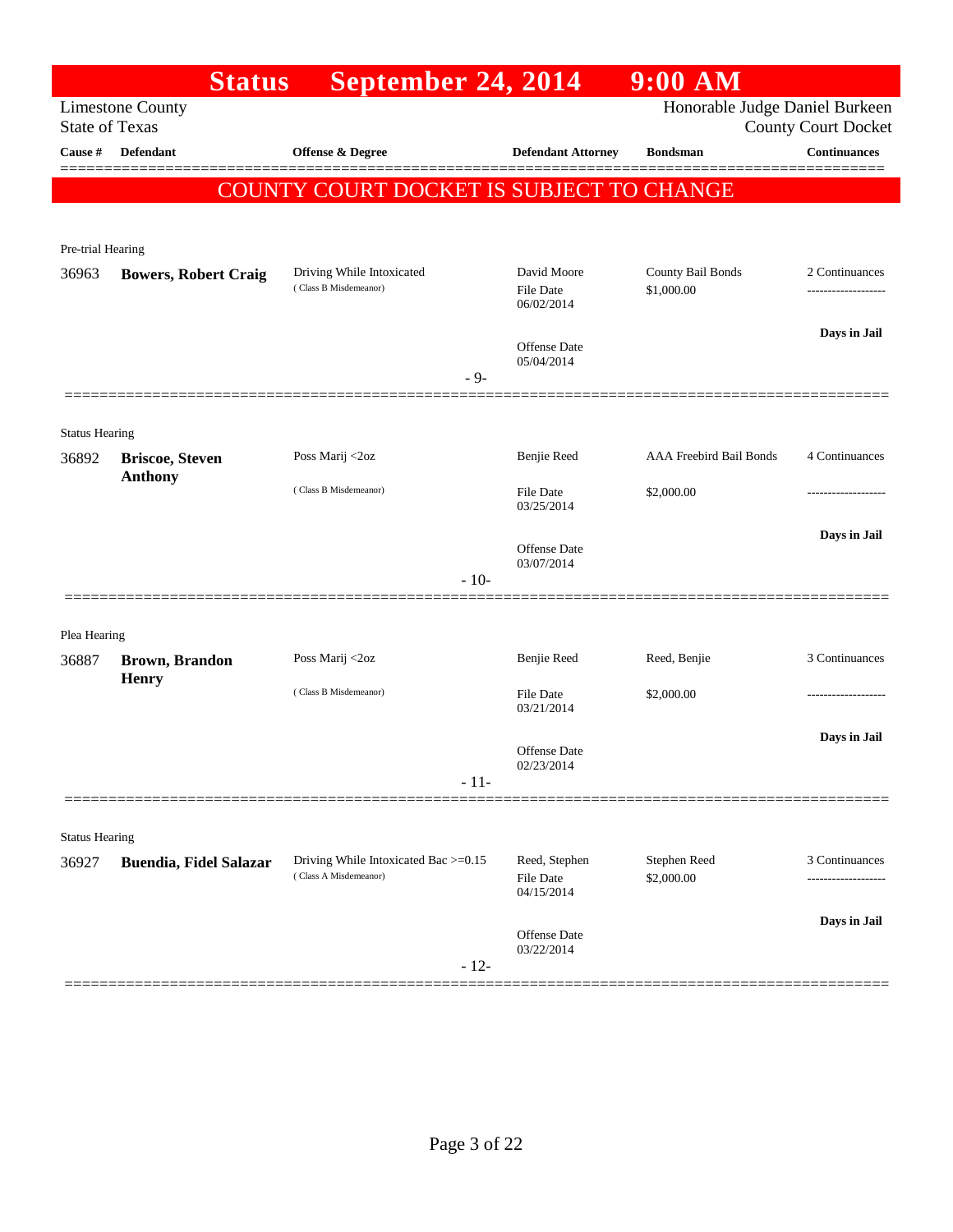|                       | <b>Status</b>                    | September 24, 2014                                 |                                        | $9:00$ AM                             |                            |
|-----------------------|----------------------------------|----------------------------------------------------|----------------------------------------|---------------------------------------|----------------------------|
| <b>State of Texas</b> | <b>Limestone County</b>          |                                                    |                                        | Honorable Judge Daniel Burkeen        | <b>County Court Docket</b> |
| <b>Cause #</b>        | Defendant                        | Offense & Degree                                   | <b>Defendant Attorney</b>              | <b>Bondsman</b>                       | <b>Continuances</b>        |
|                       |                                  | <b>COUNTY COURT DOCKET IS SUBJECT TO CHANGE</b>    |                                        |                                       | =======                    |
|                       |                                  |                                                    |                                        |                                       |                            |
| <b>Status Hearing</b> |                                  |                                                    |                                        |                                       |                            |
| 36276                 | <b>Cardenas, Frank Erick</b>     | Driving While Intoxicated<br>(Class B Misdemeanor) | Benjie Reed<br>File Date<br>02/11/2013 | County Bail Bonds<br>\$3,000.00       | 14 Continuances            |
|                       |                                  |                                                    | Offense Date<br>01/23/2013             |                                       | Days in Jail               |
|                       |                                  |                                                    | $-13-$                                 |                                       |                            |
| <b>Status Hearing</b> |                                  |                                                    |                                        |                                       |                            |
| 37015                 | <b>Clark, Paige Nichole</b>      | Theft Prop>=\$50<\$500                             |                                        | AAA Freebird Bail Bonds               | 1 Continuances             |
|                       |                                  | (Class B Misdemeanor)                              | File Date<br>07/14/2014                | \$1,000.00                            |                            |
|                       |                                  |                                                    | Offense Date                           |                                       | Days in Jail               |
|                       |                                  |                                                    | 01/09/2014<br>$-14-$                   |                                       |                            |
|                       |                                  |                                                    |                                        |                                       |                            |
| <b>Status Hearing</b> |                                  |                                                    |                                        |                                       |                            |
| 36946                 | <b>Clemons, Jim Bob</b>          | Theft Prop>=\$500<\$1,500<br>(Class A Misdemeanor) | Justin Reed<br>File Date<br>05/08/2014 | AAA Freebird Bail Bonds<br>\$5,000.00 | 3 Continuances             |
|                       |                                  |                                                    | Offense Date                           |                                       | Days in Jail               |
|                       |                                  |                                                    | 03/20/2014<br>$-15-$                   |                                       |                            |
|                       |                                  |                                                    |                                        |                                       |                            |
| Review Hearing        |                                  |                                                    |                                        |                                       |                            |
| 36725                 | Contreras, Gabriel<br>Angel-Lara | Driving While Intoxicated/Open Alch<br>Container   |                                        | County Bail Bonds                     | 2 Continuances             |
|                       |                                  | (Class B Misdemeanor)                              | File Date<br>11/26/2013                | \$5,000.00                            |                            |
|                       |                                  |                                                    | Offense Date                           |                                       | Days in Jail               |
|                       |                                  |                                                    | 11/22/2013<br>$-16-$                   |                                       |                            |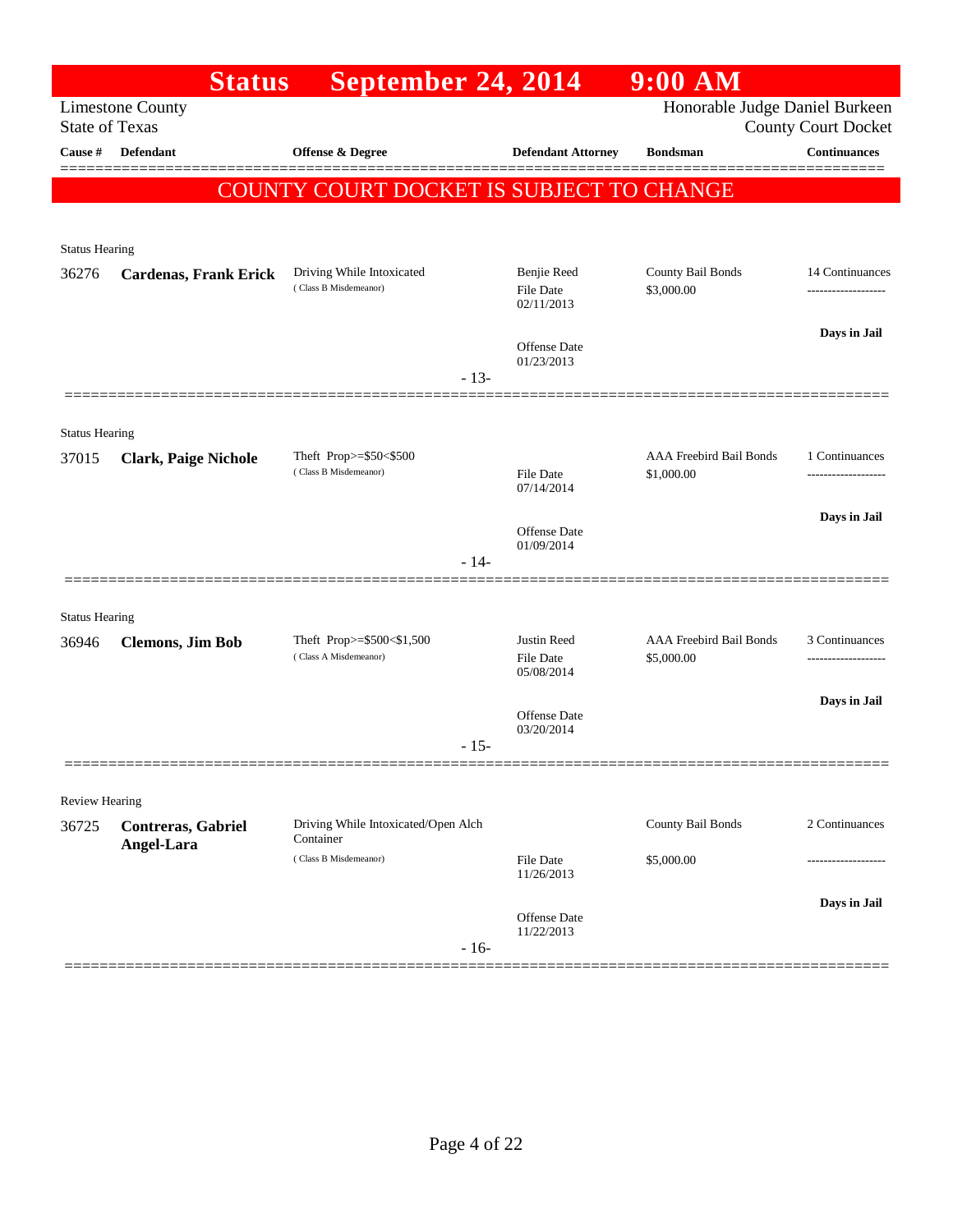|                       | <b>Status</b>                       | September 24, 2014                                                          |                                               | $9:00$ AM                      |                            |
|-----------------------|-------------------------------------|-----------------------------------------------------------------------------|-----------------------------------------------|--------------------------------|----------------------------|
| <b>State of Texas</b> | <b>Limestone County</b>             |                                                                             |                                               | Honorable Judge Daniel Burkeen | <b>County Court Docket</b> |
| Cause #               | <b>Defendant</b>                    | <b>Offense &amp; Degree</b>                                                 | <b>Defendant Attorney</b>                     | <b>Bondsman</b>                | <b>Continuances</b>        |
|                       |                                     | <b>COUNTY COURT DOCKET IS SUBJECT TO CHANGE</b>                             |                                               |                                |                            |
| <b>Status Hearing</b> |                                     |                                                                             |                                               |                                |                            |
| 36998                 | Cuevas-Gutierrez,<br><b>Juvenal</b> | <b>Assault Causes Bodily Injury Family</b><br>Violence                      | Martinez, Armando<br>G.                       | Martinez, Armando G.           | 1 Continuances             |
|                       |                                     | (Class A Misdemeanor)                                                       | File Date<br>06/26/2014                       | \$3,000.00                     | -------------------        |
|                       |                                     |                                                                             | Offense Date<br>04/19/2014                    |                                | Days in Jail               |
|                       |                                     | $-17-$                                                                      |                                               |                                |                            |
| Plea Hearing          |                                     |                                                                             |                                               |                                |                            |
| 36915                 | Cullum, Breanna<br><b>Michelle</b>  | Assault Causes Bodily Injury Family<br>Violence                             | <b>Bobby Reed</b>                             | Reed, Bobby                    | 4 Continuances             |
|                       |                                     | (Class A Misdemeanor)                                                       | File Date<br>04/07/2014                       | \$3,000.00                     |                            |
|                       |                                     |                                                                             | Offense Date                                  |                                | Days in Jail               |
|                       |                                     | $-18-$                                                                      | 03/17/2014                                    |                                |                            |
| <b>Status Hearing</b> |                                     |                                                                             |                                               |                                |                            |
| 36943                 | Davila, Daniel Salazar              | Driving While Intoxicated 2nd<br>(Class A Misdemeanor)                      | Justin Reed<br><b>File Date</b><br>05/06/2014 | Reed, Justin<br>\$3,000.00     | 3 Continuances             |
|                       |                                     | $-19-$                                                                      | Offense Date<br>04/06/2014                    |                                | Days in Jail               |
|                       |                                     |                                                                             |                                               |                                |                            |
| <b>Review Hearing</b> |                                     |                                                                             |                                               |                                |                            |
| 36399                 | Deguzman, Michael<br><b>Scott</b>   | Fail To Yield Row (Stop Sign/Yield<br>Sign/Device)<br>(Misdemeanor Traffic) | Justin Reed<br>File Date                      | Justin Reed<br>\$200.00        | 11 Continuances<br>        |
|                       |                                     |                                                                             | 05/14/2013                                    |                                | Days in Jail               |
|                       |                                     | $-20-$                                                                      | Offense Date<br>03/19/2013                    |                                |                            |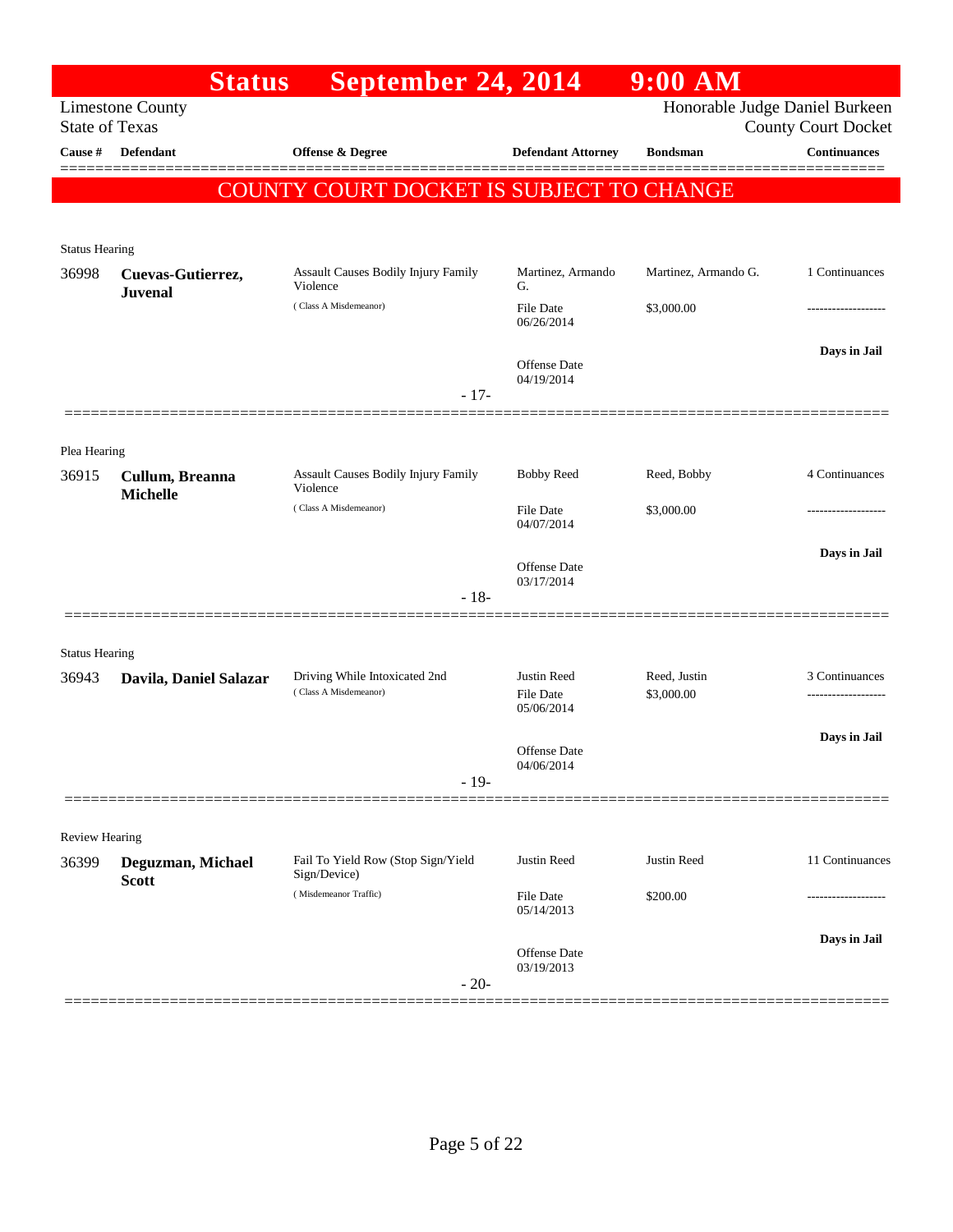|                       | <b>Status</b>                | September 24, 2014                                  |                                               | $9:00$ AM                  |                                                              |
|-----------------------|------------------------------|-----------------------------------------------------|-----------------------------------------------|----------------------------|--------------------------------------------------------------|
| <b>State of Texas</b> | <b>Limestone County</b>      |                                                     |                                               |                            | Honorable Judge Daniel Burkeen<br><b>County Court Docket</b> |
| Cause #               | <b>Defendant</b>             | Offense & Degree                                    | <b>Defendant Attorney</b>                     | <b>Bondsman</b>            | <b>Continuances</b>                                          |
|                       |                              | <b>COUNTY COURT DOCKET IS SUBJECT TO CHANGE</b>     |                                               |                            | =======                                                      |
|                       |                              |                                                     |                                               |                            |                                                              |
| Review Hearing        |                              |                                                     |                                               |                            |                                                              |
| 28655                 | <b>Dubose, Warren Paul</b>   | Driving While Intoxicated<br>(Class B Misdemeanor)  | <b>Bobby Reed</b><br>File Date<br>10/16/2003  | Reed, Bobby<br>\$1,000.00  | 4 Continuances                                               |
|                       |                              |                                                     | Offense Date<br>09/10/2003                    |                            | Days in Jail                                                 |
|                       |                              | $-21-$                                              |                                               |                            |                                                              |
| Plea Hearing          |                              |                                                     |                                               |                            |                                                              |
| 36992                 | <b>Echols, Brandon Oneal</b> | Theft Prop>=\$50<\$500<br>(Class B Misdemeanor)     | Benjie Reed<br><b>File Date</b><br>06/19/2014 | Reed, Benjie<br>\$1,000.00 | 2 Continuances                                               |
|                       |                              |                                                     | Offense Date                                  |                            | Days in Jail                                                 |
|                       |                              | $-22-$                                              | 05/26/2014                                    |                            |                                                              |
| <b>Review Hearing</b> |                              |                                                     |                                               |                            |                                                              |
| 35709                 | Ford, Perry Lee Ray          | Assault Causes Bodily Injury Family                 | Spivey, Shirley                               | Reed, Benjie               | 20 Continuances                                              |
|                       |                              | Violence<br>(Class A Misdemeanor)                   | File Date<br>02/06/2012                       | \$3,000.00                 |                                                              |
|                       |                              |                                                     | Offense Date<br>10/02/2011                    |                            | Days in Jail                                                 |
|                       |                              | $-23-$                                              |                                               |                            |                                                              |
| Review Hearing        |                              |                                                     |                                               |                            |                                                              |
| 35710                 | Ford, Perry Lee Ray          | <b>Escape From Custody</b><br>(Class A Misdemeanor) | Spivey, Shirley<br>File Date<br>02/06/2012    | Reed, Benjie<br>\$3,000.00 | 19 Continuances                                              |
|                       |                              |                                                     | Offense Date                                  |                            | Days in Jail                                                 |
|                       |                              | $-24-$                                              | 10/02/2011                                    |                            |                                                              |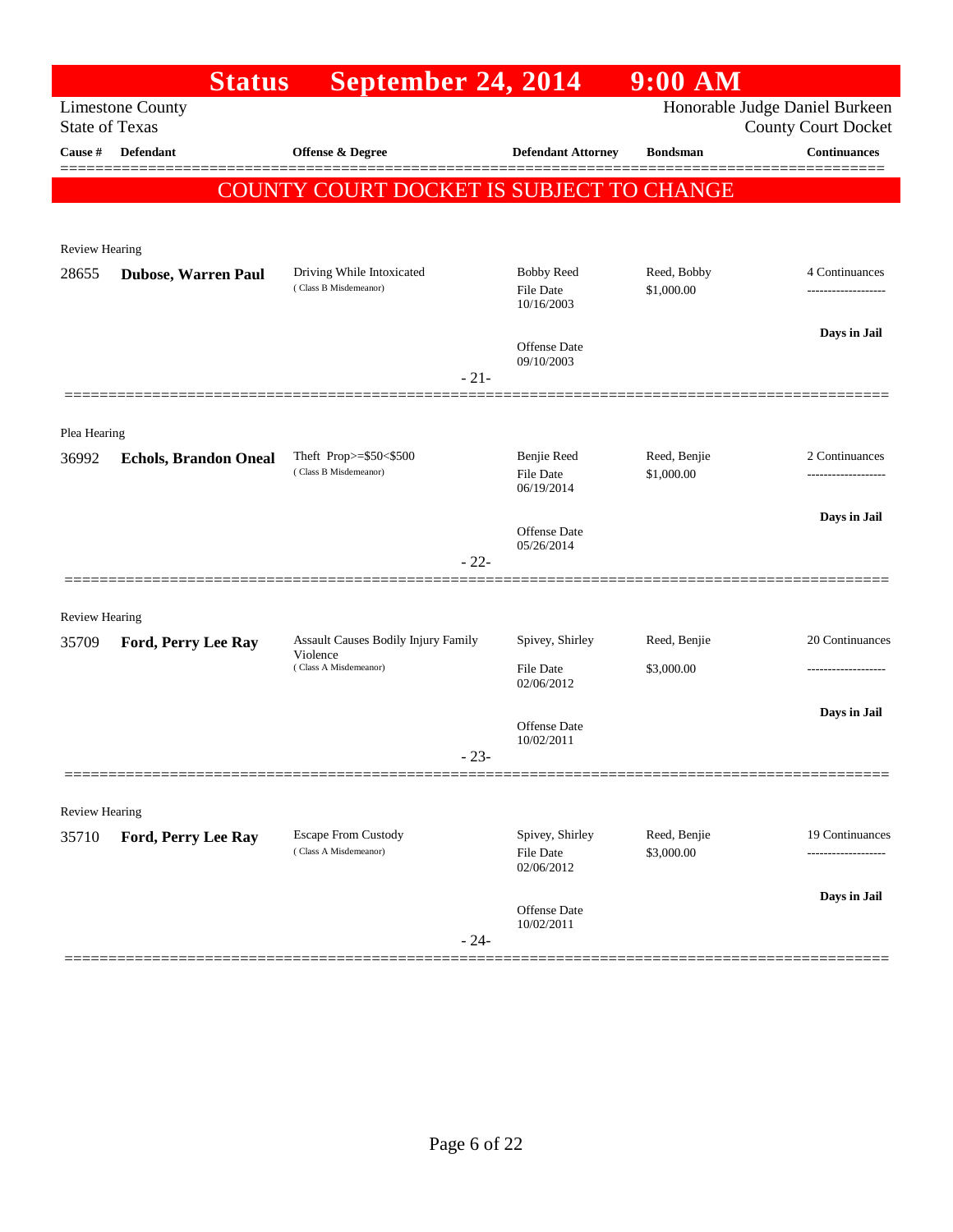|                       | <b>Status</b>                                    | September 24, 2014                                                         |                                              | $9:00$ AM                   |                                                              |
|-----------------------|--------------------------------------------------|----------------------------------------------------------------------------|----------------------------------------------|-----------------------------|--------------------------------------------------------------|
|                       | <b>Limestone County</b><br><b>State of Texas</b> |                                                                            |                                              |                             | Honorable Judge Daniel Burkeen<br><b>County Court Docket</b> |
| Cause #               | <b>Defendant</b>                                 | Offense & Degree                                                           | <b>Defendant Attorney</b>                    | <b>Bondsman</b>             | Continuances                                                 |
|                       |                                                  | COUNTY COURT DOCKET IS SUBJECT TO CHANGE                                   |                                              |                             |                                                              |
| <b>Review Hearing</b> |                                                  |                                                                            |                                              |                             |                                                              |
| 36575                 | <b>Fuentes, Ajay</b>                             | Criminal Trespass<br>(Class B Misdemeanor)                                 | Benjie Reed<br>File Date<br>10/07/2013       | Reed, Benjie<br>\$2,000.00  | 6 Continuances                                               |
|                       |                                                  | $-25-$                                                                     | Offense Date<br>09/15/2013                   |                             | Days in Jail                                                 |
| <b>Status Hearing</b> |                                                  |                                                                            |                                              |                             |                                                              |
| 36920                 | Gardner, Edward E                                | No Driver's License<br>(Misdemeanor Traffic)                               | <b>Bobby Reed</b><br>File Date<br>04/11/2014 | Reed, Bobby<br>\$340.00     | 4 Continuances                                               |
|                       |                                                  | $-26-$                                                                     | Offense Date<br>01/11/2013                   |                             | Days in Jail                                                 |
| Plea Hearing          |                                                  |                                                                            |                                              |                             |                                                              |
| 36445                 | <b>Gude, Broderick Deon</b>                      | Driving W/Lic Inv W/Prev<br>Conv/Susp/W/O Fin Res<br>(Class B Misdemeanor) | <b>Bobby Reed</b><br>File Date               | Personal Bond<br>\$2,000.00 | 2 Continuances<br>-------------------                        |
|                       |                                                  | $-27-$                                                                     | 06/25/2013<br>Offense Date<br>06/13/2013     |                             | Days in Jail                                                 |
|                       |                                                  |                                                                            |                                              |                             |                                                              |
| Plea Hearing<br>36569 | <b>Gude, Broderick Deon</b>                      | Bail Jumping And Fail To Appear<br>(Class A Misdemeanor)                   | <b>Bobby Reed</b><br>File Date<br>09/27/2013 | Reed, Bobby<br>\$2,000.00   | 2 Continuances<br>-----------------                          |
|                       |                                                  | $-28-$                                                                     | Offense Date<br>09/18/2013                   |                             | Days in Jail                                                 |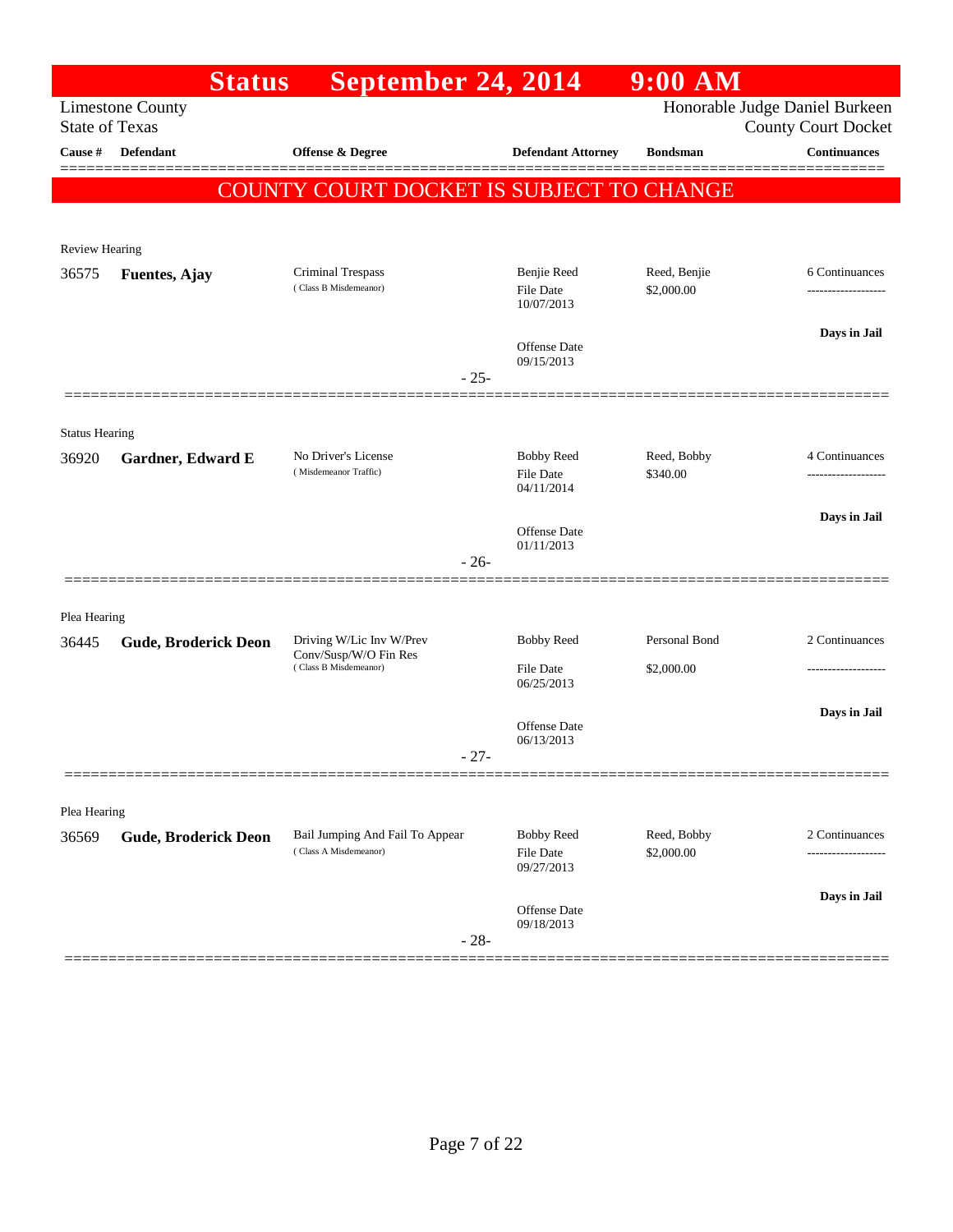|                       | <b>Status</b>                | September 24, 2014                              |        |                                   | $9:00$ AM                       |                                                   |
|-----------------------|------------------------------|-------------------------------------------------|--------|-----------------------------------|---------------------------------|---------------------------------------------------|
| <b>State of Texas</b> | <b>Limestone County</b>      |                                                 |        |                                   | Honorable Judge Daniel Burkeen  |                                                   |
| Cause #               | <b>Defendant</b>             | Offense & Degree                                |        | <b>Defendant Attorney</b>         | <b>Bondsman</b>                 | <b>County Court Docket</b><br><b>Continuances</b> |
|                       |                              |                                                 |        |                                   |                                 |                                                   |
|                       |                              | <b>COUNTY COURT DOCKET IS SUBJECT TO CHANGE</b> |        |                                   |                                 |                                                   |
|                       |                              |                                                 |        |                                   |                                 |                                                   |
| <b>Status Hearing</b> |                              |                                                 |        |                                   |                                 |                                                   |
| 36964                 | Guerrero, Rosalinda<br>Lopez | Driving While Intoxicated 2nd                   |        | Light, Daniel R                   | AAA Freebird Bail Bonds         | 2 Continuances                                    |
|                       |                              | (Class A Misdemeanor)                           |        | <b>File Date</b><br>06/02/2014    | \$3,000.00                      | -------------------                               |
|                       |                              |                                                 |        |                                   |                                 | Days in Jail                                      |
|                       |                              |                                                 |        | <b>Offense Date</b><br>05/03/2014 |                                 |                                                   |
|                       |                              |                                                 | $-29-$ |                                   |                                 |                                                   |
|                       |                              |                                                 |        |                                   |                                 |                                                   |
| Plea Hearing          |                              |                                                 |        |                                   |                                 |                                                   |
| 36732                 | Hall, Jody Tyrone            | Poss Marij <2oz<br>(Class B Misdemeanor)        |        | Benjie Reed<br><b>File Date</b>   | County Bail Bonds<br>\$1,000.00 | 7 Continuances<br>.                               |
|                       |                              |                                                 |        | 12/12/2013                        |                                 |                                                   |
|                       |                              |                                                 |        | <b>Offense Date</b>               |                                 | Days in Jail                                      |
|                       |                              |                                                 | $-30-$ | 11/12/2013                        |                                 |                                                   |
|                       |                              |                                                 |        |                                   |                                 |                                                   |
| <b>Status Hearing</b> |                              |                                                 |        |                                   |                                 |                                                   |
| 37014                 | Hancock, Sherry              | Theft Prop>=\$50<\$500                          |        | Robinson, George                  | Reed, Justin                    | 1 Continuances                                    |
|                       | <b>Makala</b>                | (Class B Misdemeanor)                           |        | <b>File Date</b>                  | \$1,000.00                      |                                                   |
|                       |                              |                                                 |        | 07/14/2014                        |                                 |                                                   |
|                       |                              |                                                 |        | Offense Date                      |                                 | Days in Jail                                      |
|                       |                              |                                                 | $-31-$ | 01/09/2014                        |                                 |                                                   |
|                       |                              |                                                 |        |                                   |                                 |                                                   |
| <b>Status Hearing</b> |                              |                                                 |        |                                   |                                 |                                                   |
| 36890                 | Henderson, Alfred            | Hunting Provisions Violation                    |        | Benjie Reed                       | Reed, Benjie                    | 4 Continuances                                    |
|                       |                              | (Class A Misdemeanor)                           |        | <b>File Date</b><br>03/25/2014    | \$3,000.00                      | ------------------                                |
|                       |                              |                                                 |        |                                   |                                 | Days in Jail                                      |
|                       |                              |                                                 |        | Offense Date<br>02/17/2014        |                                 |                                                   |
|                       |                              |                                                 | $-32-$ |                                   |                                 |                                                   |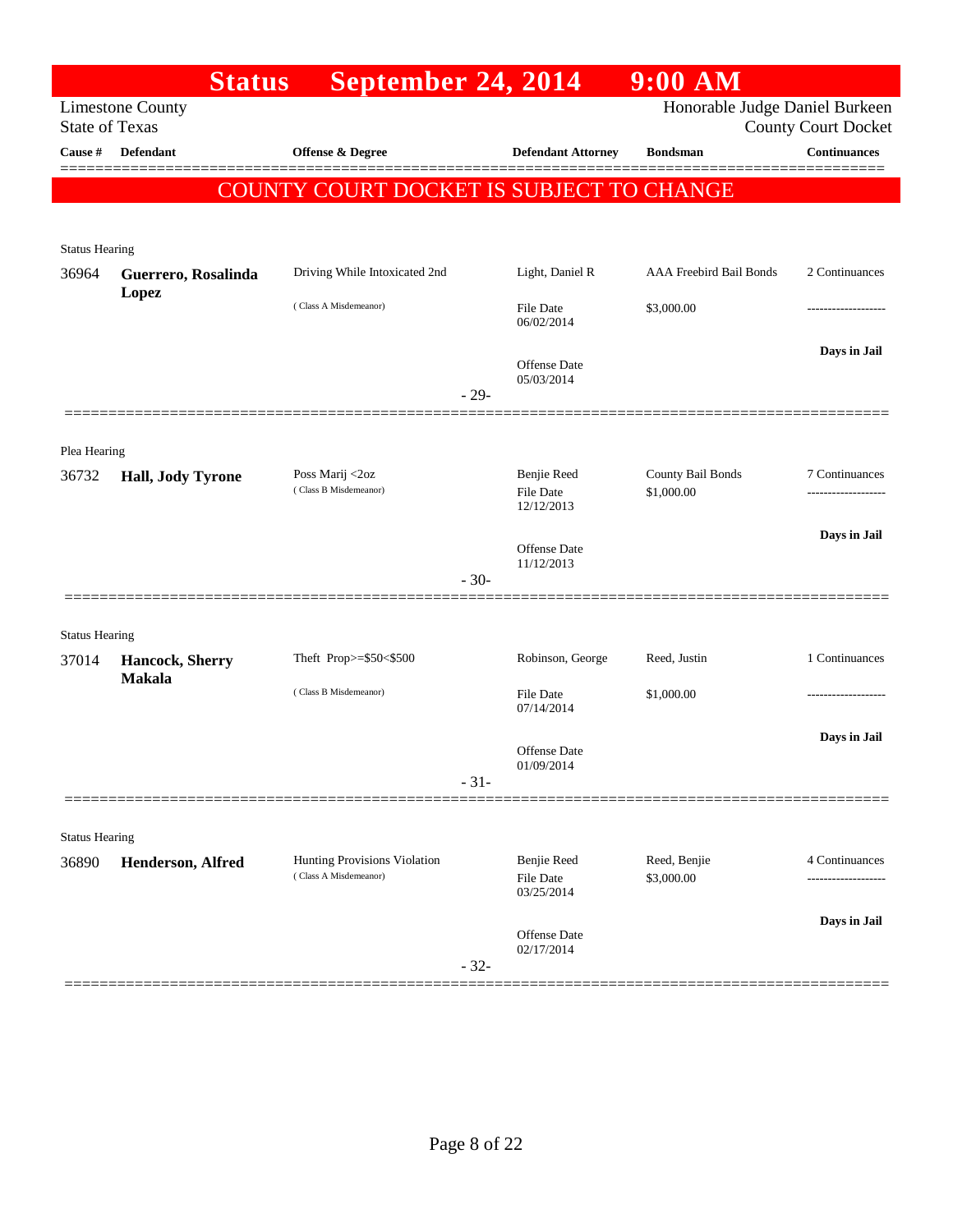|                       | <b>Status</b>           | September 24, 2014                                    |        |                                                      | $9:00$ AM                  |                                                              |
|-----------------------|-------------------------|-------------------------------------------------------|--------|------------------------------------------------------|----------------------------|--------------------------------------------------------------|
| <b>State of Texas</b> | <b>Limestone County</b> |                                                       |        |                                                      |                            | Honorable Judge Daniel Burkeen<br><b>County Court Docket</b> |
| Cause #               | Defendant               | Offense & Degree                                      |        | <b>Defendant Attorney</b>                            | <b>Bondsman</b>            | <b>Continuances</b>                                          |
|                       |                         | COUNTY COURT DOCKET IS SUBJECT TO CHANGE              |        |                                                      |                            |                                                              |
|                       |                         |                                                       |        |                                                      |                            |                                                              |
| <b>Status Hearing</b> |                         |                                                       |        |                                                      |                            |                                                              |
| 36891                 | Henderson, Alfred       | Hunting Provisions Violation<br>(Class A Misdemeanor) |        | <b>Benjie Reed</b><br><b>File Date</b><br>03/25/2014 | Reed, Benjie<br>\$3,000.00 | 4 Continuances<br>------------------                         |
|                       |                         |                                                       | $-33-$ | <b>Offense Date</b><br>02/17/2014                    |                            | Days in Jail                                                 |
| Plea Hearing          |                         |                                                       |        |                                                      |                            |                                                              |
| 36427                 | Hensel, Freddie Joe     | Driving W/Lic Inv W/Prev                              |        | Benjie Reed                                          | Reed, Benjie               | 13 Continuances                                              |
|                       |                         | Conv/Susp/W/O Fin Res<br>(Class B Misdemeanor)        |        | <b>File Date</b><br>06/05/2013                       | \$2,000.00                 |                                                              |
|                       |                         |                                                       |        | Offense Date<br>05/03/2013                           |                            | Days in Jail                                                 |
|                       |                         |                                                       | $-34-$ |                                                      |                            |                                                              |
| Plea Hearing          |                         |                                                       |        |                                                      |                            |                                                              |
| 36876                 | Hobbs, Robert Lee       | Theft Prop <\$50 Enh<br>(Class B Misdemeanor)         |        | Benjie Reed<br><b>File Date</b><br>03/18/2014        | Reed, Benjie<br>\$1,000.00 | 5 Continuances<br>.                                          |
|                       |                         |                                                       | $-35-$ | Offense Date<br>02/25/2014                           |                            | Days in Jail                                                 |
|                       |                         |                                                       |        |                                                      |                            |                                                              |
| Plea Hearing          |                         |                                                       |        |                                                      |                            |                                                              |
| 36959                 | Holliday, Donna Marie   | Theft Prop>=\$50<\$500<br>(Class B Misdemeanor)       |        | Benjie Reed<br><b>File Date</b><br>05/30/2014        | Reed, Benjie<br>\$1,000.00 | 2 Continuances                                               |
|                       |                         |                                                       | $-36-$ | Offense Date<br>05/03/2014                           |                            | Days in Jail                                                 |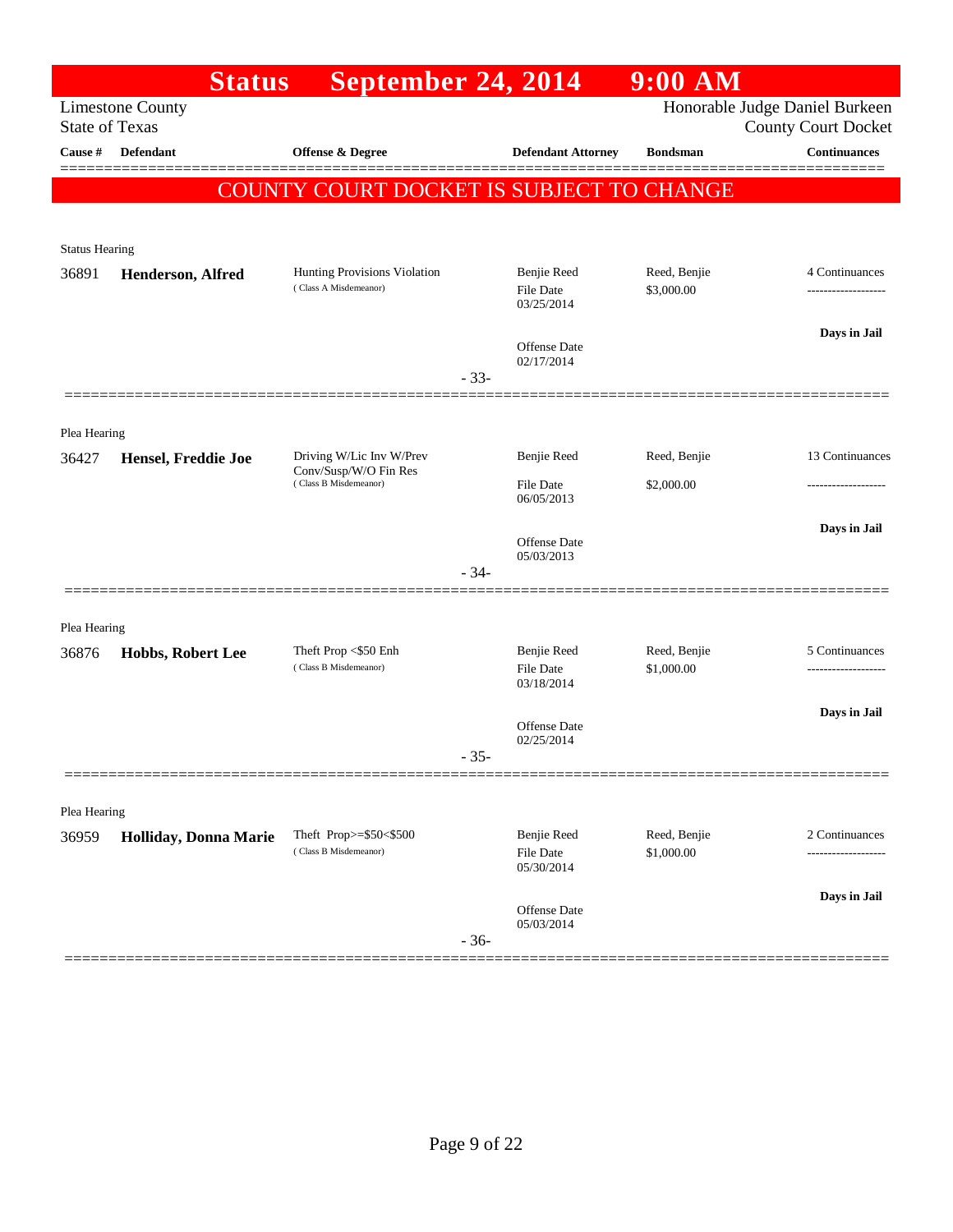|                       | <b>Status</b>               | September 24, 2014                              |                                                     | $9:00$ AM                             |                                       |
|-----------------------|-----------------------------|-------------------------------------------------|-----------------------------------------------------|---------------------------------------|---------------------------------------|
| <b>State of Texas</b> | <b>Limestone County</b>     |                                                 |                                                     | Honorable Judge Daniel Burkeen        | <b>County Court Docket</b>            |
| <b>Cause #</b>        | <b>Defendant</b>            | Offense & Degree                                | <b>Defendant Attorney</b>                           | <b>Bondsman</b>                       | <b>Continuances</b>                   |
|                       |                             | <b>COUNTY COURT DOCKET IS SUBJECT TO CHANGE</b> |                                                     |                                       | =======                               |
|                       |                             |                                                 |                                                     |                                       |                                       |
| <b>Status Hearing</b> |                             |                                                 |                                                     |                                       |                                       |
| 36974                 | <b>Lawless, Shannon Don</b> | Poss Marij <2oz<br>(Class B Misdemeanor)        | Wilson, R Scott<br>File Date<br>06/10/2014          | AAA Freebird Bail Bonds<br>\$2,000.00 | 2 Continuances<br>------------------- |
|                       |                             |                                                 | Offense Date<br>04/16/2014                          |                                       | Days in Jail                          |
|                       |                             | $-37-$                                          |                                                     |                                       |                                       |
| Appeal Hearing        |                             |                                                 |                                                     |                                       |                                       |
| 36701                 | Mahfood, Adam John          | Open Container Alcohol<br>(Class C Misdemeanor) | <b>Bobby Reed</b><br><b>File Date</b><br>12/19/2013 | Reed, Bobby<br>\$214.00               | 6 Continuances<br>------------------- |
|                       |                             |                                                 |                                                     |                                       | Days in Jail                          |
|                       |                             | $-38-$                                          | Offense Date<br>09/26/2013                          |                                       |                                       |
|                       |                             |                                                 |                                                     |                                       |                                       |
| <b>Status Hearing</b> |                             |                                                 |                                                     |                                       |                                       |
| 36924                 | Mahfood, Adam John          | Poss Dangerous Drug<br>(Class A Misdemeanor)    | <b>Bobby Reed</b><br>File Date<br>04/11/2014        | Reed, Bobby<br>\$3,000.00             | 4 Continuances                        |
|                       |                             |                                                 |                                                     |                                       | Days in Jail                          |
|                       |                             |                                                 | Offense Date<br>09/26/2013                          |                                       |                                       |
|                       |                             | $-39-$                                          |                                                     |                                       |                                       |
| <b>Status Hearing</b> |                             |                                                 |                                                     |                                       |                                       |
| 37016                 | <b>Majors, Vintre Damon</b> | <b>Assault Causes Bodily Injury Family</b>      | Justin Reed                                         | Reed, Justin                          | 1 Continuances                        |
|                       |                             | Violence<br>(Class A Misdemeanor)               | File Date<br>07/15/2014                             | \$3,000.00                            |                                       |
|                       |                             | $-40-$                                          | Offense Date<br>06/23/2014                          |                                       | Days in Jail                          |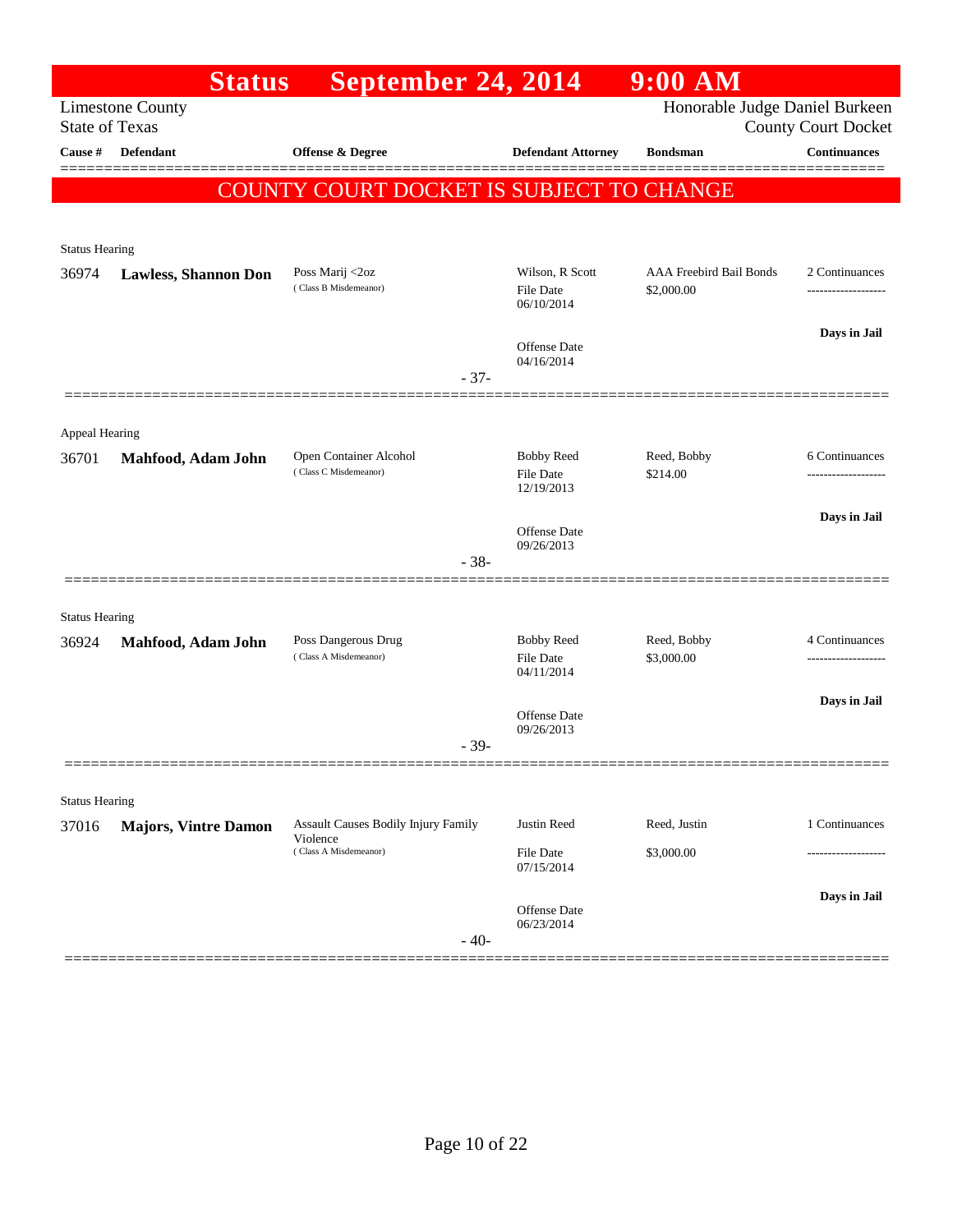|                                | <b>Status</b>               | September 24, 2014                       |                                   | $9:00$ AM                      |                                                   |
|--------------------------------|-----------------------------|------------------------------------------|-----------------------------------|--------------------------------|---------------------------------------------------|
| <b>State of Texas</b>          | <b>Limestone County</b>     |                                          |                                   | Honorable Judge Daniel Burkeen |                                                   |
| Cause #                        | <b>Defendant</b>            | Offense & Degree                         | <b>Defendant Attorney</b>         | <b>Bondsman</b>                | <b>County Court Docket</b><br><b>Continuances</b> |
|                                |                             |                                          |                                   |                                |                                                   |
|                                |                             | COUNTY COURT DOCKET IS SUBJECT TO CHANGE |                                   |                                |                                                   |
|                                |                             |                                          |                                   |                                |                                                   |
| <b>Status Hearing</b><br>36960 | <b>McAdams, Carolyn</b>     | Theft Prop>=\$50<\$500                   | <b>Bobby Reed</b>                 | Reed, Bobby                    | 2 Continuances                                    |
|                                | Ann                         |                                          |                                   |                                |                                                   |
|                                |                             | (Class B Misdemeanor)                    | <b>File Date</b><br>05/30/2014    | \$2,000.00                     | -----------------                                 |
|                                |                             |                                          |                                   |                                | Days in Jail                                      |
|                                |                             |                                          | <b>Offense Date</b><br>05/14/2014 |                                |                                                   |
|                                |                             | $-41-$                                   |                                   |                                |                                                   |
|                                |                             |                                          |                                   |                                |                                                   |
| <b>Status Hearing</b>          |                             | Assault Causes Bodily Injury Family      | Latray, Michelle                  | County Bail Bonds              | 1 Continuances                                    |
| 37021                          | <b>McCreery, Todd Allen</b> | Violence<br>(Class A Misdemeanor)        | File Date                         | \$3,000.00                     | -----------------                                 |
|                                |                             |                                          | 07/23/2014                        |                                |                                                   |
|                                |                             |                                          | Offense Date                      |                                | Days in Jail                                      |
|                                |                             |                                          | 04/26/2014                        |                                |                                                   |
|                                |                             | $-42-$                                   |                                   |                                |                                                   |
| <b>Status Hearing</b>          |                             |                                          |                                   |                                |                                                   |
| 37002                          | <b>McKee, Starlyn Renea</b> | Sale To Certain Person                   | <b>Shirley Spivey</b>             | County Bail Bonds              | 1 Continuances                                    |
|                                |                             | (Class A Misdemeanor)                    | <b>File Date</b><br>06/26/2014    | \$3,000.00                     | -------------------                               |
|                                |                             |                                          |                                   |                                | Days in Jail                                      |
|                                |                             |                                          | Offense Date<br>05/23/2014        |                                |                                                   |
|                                |                             | $-43-$                                   |                                   |                                |                                                   |
|                                |                             |                                          |                                   |                                |                                                   |
| <b>Status Hearing</b>          |                             |                                          |                                   |                                |                                                   |
| 36999                          | Medlock, Jaylon<br>O'Neal   | Poss Marij >2oz<=4oz                     |                                   | County Bail Bonds              | 1 Continuances                                    |
|                                |                             | (Class A Misdemeanor)                    | <b>File Date</b><br>06/26/2014    | \$7,500.00                     |                                                   |
|                                |                             |                                          |                                   |                                | Days in Jail                                      |
|                                |                             |                                          | Offense Date<br>05/03/2014        |                                |                                                   |
|                                |                             | $-44-$                                   |                                   |                                |                                                   |
|                                |                             |                                          |                                   |                                |                                                   |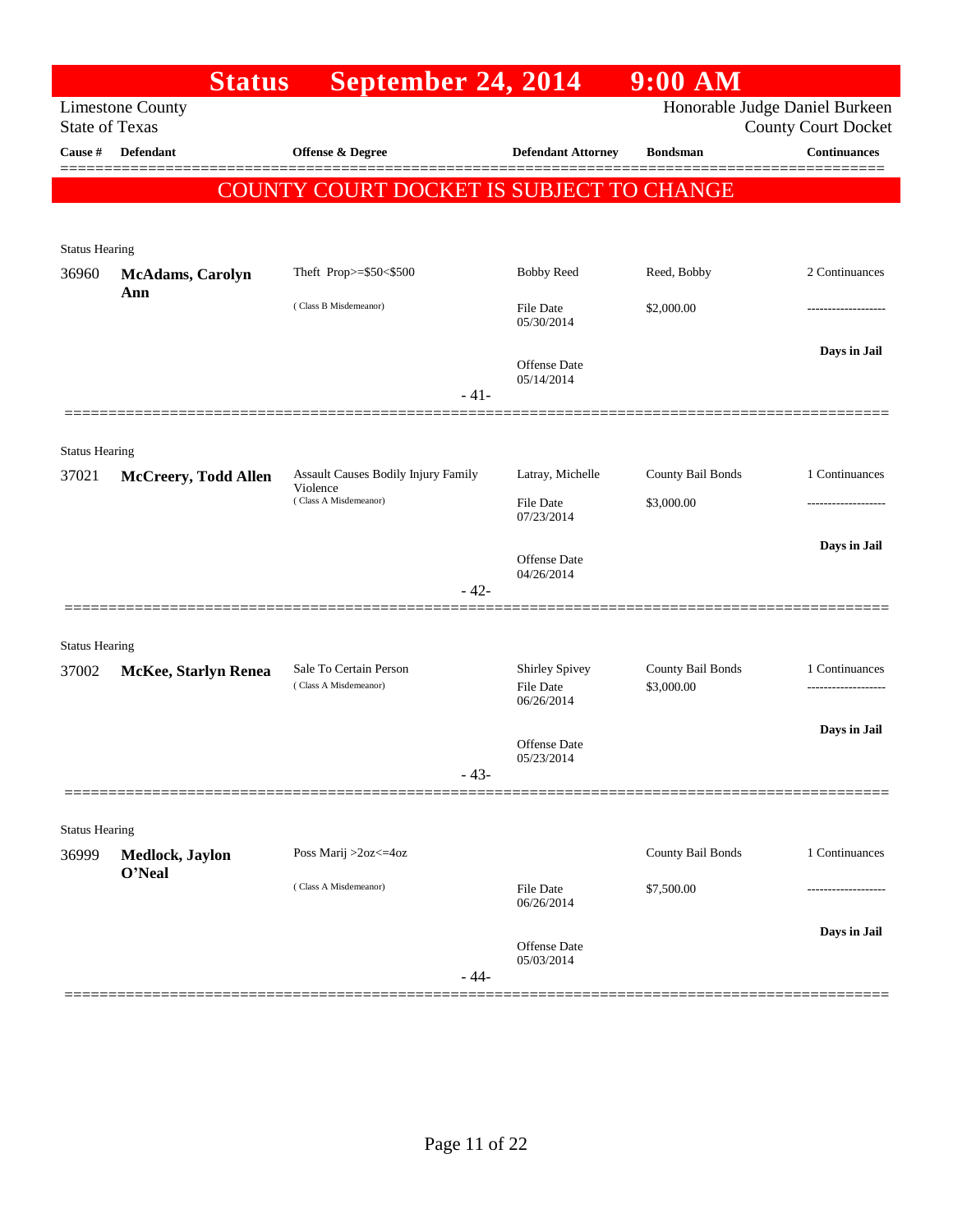|                                | <b>Status</b>           | September 24, 2014                              |                                | $9:00$ AM         |                                                              |
|--------------------------------|-------------------------|-------------------------------------------------|--------------------------------|-------------------|--------------------------------------------------------------|
| <b>State of Texas</b>          | <b>Limestone County</b> |                                                 |                                |                   | Honorable Judge Daniel Burkeen<br><b>County Court Docket</b> |
| Cause #                        | <b>Defendant</b>        | <b>Offense &amp; Degree</b>                     | <b>Defendant Attorney</b>      | <b>Bondsman</b>   | <b>Continuances</b>                                          |
|                                |                         | COUNTY COURT DOCKET IS SUBJECT TO CHANGE        |                                |                   |                                                              |
|                                |                         |                                                 |                                |                   |                                                              |
| <b>Status Hearing</b>          |                         |                                                 |                                |                   |                                                              |
| 37000                          | Medlock, Jaylon         | <b>Evading Arrest Detention</b>                 |                                | County Bail Bonds | 1 Continuances                                               |
|                                | O'Neal                  | (Class A Misdemeanor)                           | <b>File Date</b><br>06/26/2014 | \$3,000.00        | ---------------                                              |
|                                |                         | $-45-$                                          | Offense Date<br>05/03/2014     |                   | Days in Jail                                                 |
|                                |                         |                                                 |                                |                   |                                                              |
| <b>Status Hearing</b>          |                         |                                                 |                                |                   |                                                              |
| 37013                          | Medlock, Maria          | <b>Texas Mental Health Code Violation</b>       | David Moore                    | County Bail Bonds | 1 Continuances                                               |
|                                | Rivera                  | (Class B Misdemeanor)                           | <b>File Date</b><br>07/08/2014 | \$1,000.00        |                                                              |
|                                |                         | $-46-$                                          | Offense Date<br>01/20/2014     |                   | Days in Jail                                                 |
|                                |                         |                                                 |                                |                   |                                                              |
| Plea Hearing                   |                         |                                                 |                                |                   |                                                              |
| 36885                          | Mendoza-Resendiaz,      | Assault Causes Bodily Injury Family<br>Violence | Hernandez, David<br>Romero     | County Bail Bonds | 4 Continuances                                               |
|                                | <b>Carlos Uriel</b>     | (Class A Misdemeanor)                           | <b>File Date</b><br>03/20/2014 | \$3,000.00        |                                                              |
|                                |                         |                                                 | Offense Date<br>02/08/2014     |                   | Days in Jail                                                 |
|                                |                         | $-47-$                                          |                                |                   |                                                              |
|                                |                         |                                                 |                                |                   |                                                              |
| <b>Status Hearing</b><br>36878 | <b>Miley, Anthony</b>   | Theft Prop>=\$500<\$1,500                       | Reed, Stephen                  | Reed, Benjie      | 4 Continuances                                               |
|                                | <b>Vincent</b>          | (Class A Misdemeanor)                           | File Date                      | \$3,000.00        | ------------------                                           |
|                                |                         |                                                 | 03/18/2014                     |                   |                                                              |
|                                |                         | $-48-$                                          | Offense Date<br>02/16/2014     |                   | Days in Jail                                                 |
|                                |                         |                                                 |                                |                   |                                                              |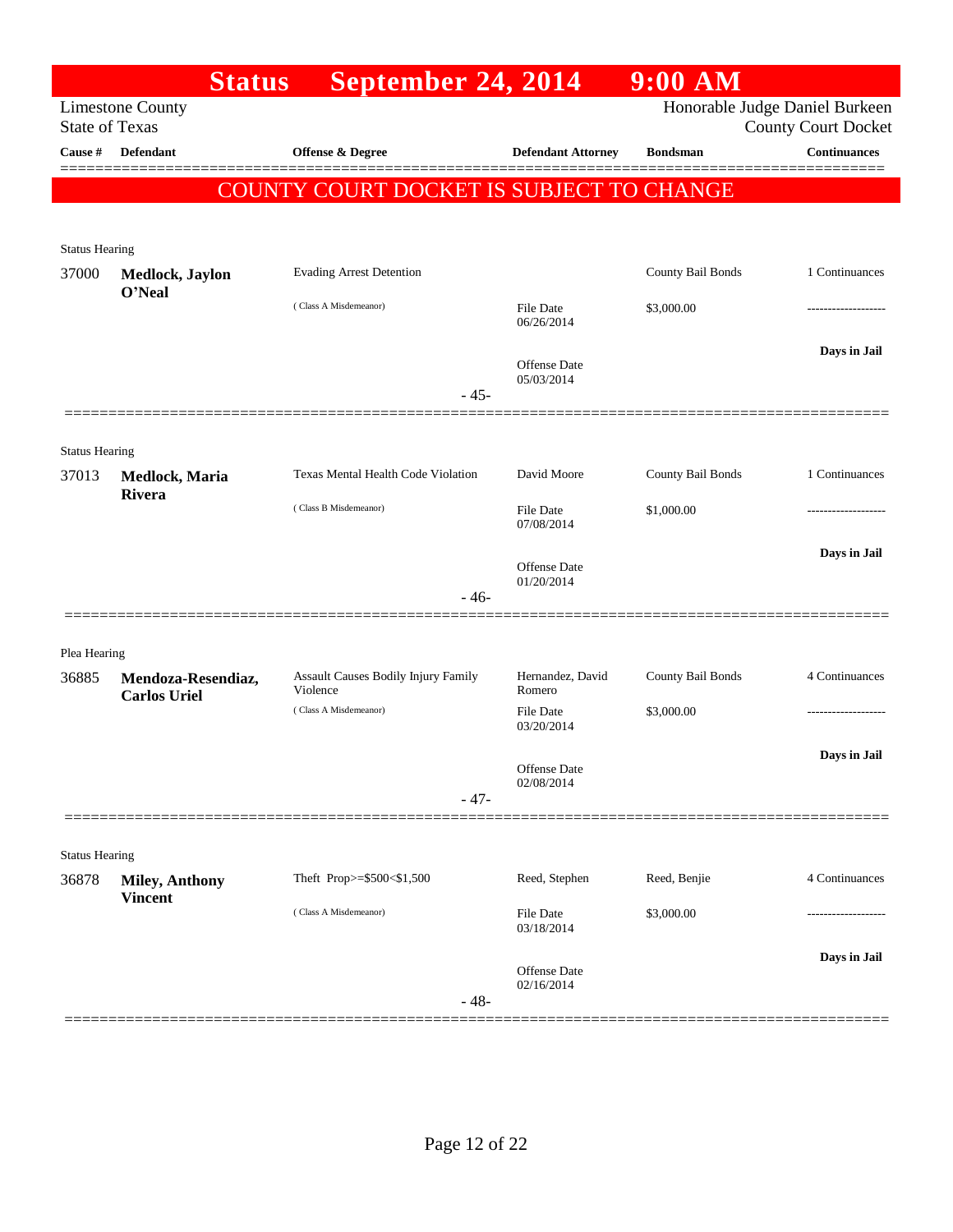|                                | <b>Status</b>           | <b>September 24, 2014</b>                          |        |                                               | $9:00$ AM                  |                                                              |
|--------------------------------|-------------------------|----------------------------------------------------|--------|-----------------------------------------------|----------------------------|--------------------------------------------------------------|
| <b>State of Texas</b>          | <b>Limestone County</b> |                                                    |        |                                               |                            | Honorable Judge Daniel Burkeen<br><b>County Court Docket</b> |
| Cause $\#$                     | <b>Defendant</b>        | <b>Offense &amp; Degree</b>                        |        | <b>Defendant Attorney</b>                     | <b>Bondsman</b>            | <b>Continuances</b>                                          |
|                                |                         | COUNTY COURT DOCKET IS SUBJECT TO CHANGE           |        |                                               |                            |                                                              |
|                                |                         |                                                    |        |                                               |                            |                                                              |
| <b>Status Hearing</b>          |                         |                                                    |        |                                               |                            |                                                              |
| 36944                          | <b>Morales, Luis</b>    | Driving While Intoxicated<br>(Class B Misdemeanor) |        | Justin Reed<br><b>File Date</b><br>05/07/2014 | Reed, Justin<br>\$2,000.00 | 3 Continuances<br>-------------------                        |
|                                |                         |                                                    |        |                                               |                            | Days in Jail                                                 |
|                                |                         |                                                    | - 49-  | <b>Offense</b> Date<br>04/18/2014             |                            |                                                              |
|                                |                         |                                                    |        |                                               |                            |                                                              |
| Plea Hearing<br>36923          | <b>Nemons, Ronard</b>   | Poss Marij <2oz                                    |        | Benjie Reed                                   | Reed, Benjie               | 3 Continuances                                               |
|                                | O'Neal                  | (Class B Misdemeanor)                              |        | <b>File Date</b><br>04/11/2014                | \$1,500.00                 |                                                              |
|                                |                         |                                                    |        | Offense Date                                  |                            | Days in Jail                                                 |
|                                |                         |                                                    | $-50-$ | 03/25/2014                                    |                            |                                                              |
|                                |                         |                                                    |        |                                               |                            |                                                              |
| <b>Status Hearing</b><br>37003 | Newsom, Ian Lane        | Unl Carrying Weapon                                |        | David Moore                                   |                            | 1 Continuances                                               |
|                                |                         | (Class A Misdemeanor)                              |        | <b>File Date</b><br>06/26/2014                |                            |                                                              |
|                                |                         |                                                    |        | Offense Date                                  |                            | <b>119 Days in Jail</b>                                      |
|                                |                         |                                                    | $-51-$ | 05/08/2014                                    |                            |                                                              |
|                                |                         |                                                    |        |                                               |                            |                                                              |
| <b>Status Hearing</b><br>36852 | O'Hair, Michael         | Interfer W/Emergency Call                          |        | Benjie Reed                                   | Reed, Benjie               | 5 Continuances                                               |
|                                | <b>Shannon</b>          | (Class A Misdemeanor)                              |        | File Date<br>02/14/2014                       | \$2,000.00                 | -----------------                                            |
|                                |                         |                                                    |        |                                               |                            | Days in Jail                                                 |
|                                |                         |                                                    | $-52-$ | Offense Date<br>01/18/2014                    |                            |                                                              |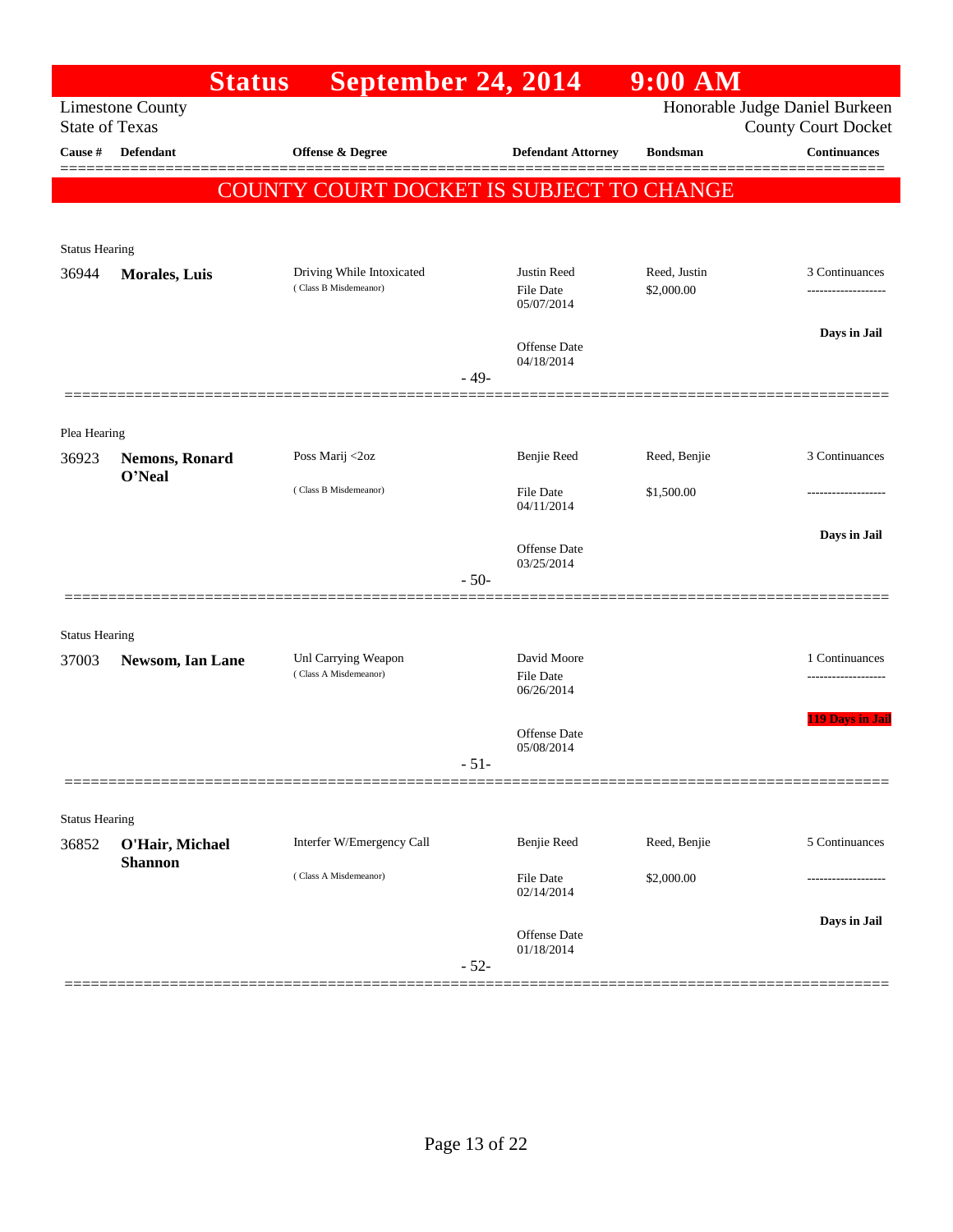|                                | <b>Status</b>                            | September 24, 2014                              |                                   | $9:00$ AM         |                                                   |
|--------------------------------|------------------------------------------|-------------------------------------------------|-----------------------------------|-------------------|---------------------------------------------------|
| <b>State of Texas</b>          | <b>Limestone County</b>                  |                                                 |                                   |                   | Honorable Judge Daniel Burkeen                    |
| Cause #                        | <b>Defendant</b>                         | Offense & Degree                                | <b>Defendant Attorney</b>         | <b>Bondsman</b>   | <b>County Court Docket</b><br><b>Continuances</b> |
|                                |                                          |                                                 |                                   |                   |                                                   |
|                                |                                          | <b>COUNTY COURT DOCKET IS SUBJECT TO CHANGE</b> |                                   |                   |                                                   |
|                                |                                          |                                                 |                                   |                   |                                                   |
| <b>Status Hearing</b>          |                                          |                                                 |                                   |                   |                                                   |
| 36853                          | O'Hair, Michael<br><b>Shannon</b>        | Assault Causes Bodily Injury Family<br>Violence | Benjie Reed                       | Reed, Benjie      | 5 Continuances                                    |
|                                |                                          | (Class A Misdemeanor)                           | <b>File Date</b><br>02/14/2014    | \$2,000.00        | -------------------                               |
|                                |                                          |                                                 |                                   |                   | Days in Jail                                      |
|                                |                                          |                                                 | <b>Offense</b> Date<br>01/18/2014 |                   |                                                   |
|                                |                                          | $-53-$                                          |                                   |                   |                                                   |
|                                |                                          |                                                 |                                   |                   |                                                   |
| <b>Review Hearing</b>          |                                          |                                                 |                                   |                   |                                                   |
| 36513                          | <b>Owens, Lou Ann</b>                    | Theft Prop>=\$50<\$500<br>(Class B Misdemeanor) | <b>Bobby Reed</b>                 | Reed, Bobby       | 11 Continuances                                   |
|                                |                                          |                                                 | <b>File Date</b><br>08/13/2013    | \$1,000.00        |                                                   |
|                                |                                          |                                                 |                                   |                   | Days in Jail                                      |
|                                |                                          |                                                 | <b>Offense</b> Date<br>07/24/2013 |                   |                                                   |
|                                |                                          | $-54-$                                          |                                   |                   |                                                   |
|                                |                                          |                                                 |                                   |                   |                                                   |
| <b>Status Hearing</b>          |                                          | Tattoo/Body Piercing Regulation                 | Russ, Bryan F, Jr.                | County Bail Bonds | 2 Continuances                                    |
| 36967                          | Perkins, Shawn Lee                       | Requirements<br>(Class A Misdemeanor)           | File Date                         | \$3,000.00        |                                                   |
|                                |                                          |                                                 | 06/03/2014                        |                   |                                                   |
|                                |                                          |                                                 |                                   |                   | Days in Jail                                      |
|                                |                                          |                                                 | Offense Date<br>01/01/2014        |                   |                                                   |
|                                |                                          | $-55-$                                          |                                   |                   |                                                   |
|                                |                                          |                                                 |                                   |                   |                                                   |
| <b>Status Hearing</b><br>36970 |                                          | Assault Causes Bodily Injury Family             | Justin Reed                       | Reed, Justin      | 2 Continuances                                    |
|                                | <b>Pilkington, Marcus</b><br><b>Ryan</b> | Violence                                        |                                   |                   |                                                   |
|                                |                                          | (Class A Misdemeanor)                           | File Date<br>06/06/2014           | \$3,000.00        |                                                   |
|                                |                                          |                                                 |                                   |                   | Days in Jail                                      |
|                                |                                          |                                                 | Offense Date<br>05/14/2014        |                   |                                                   |
|                                |                                          | $-56-$                                          |                                   |                   |                                                   |
|                                |                                          |                                                 |                                   |                   |                                                   |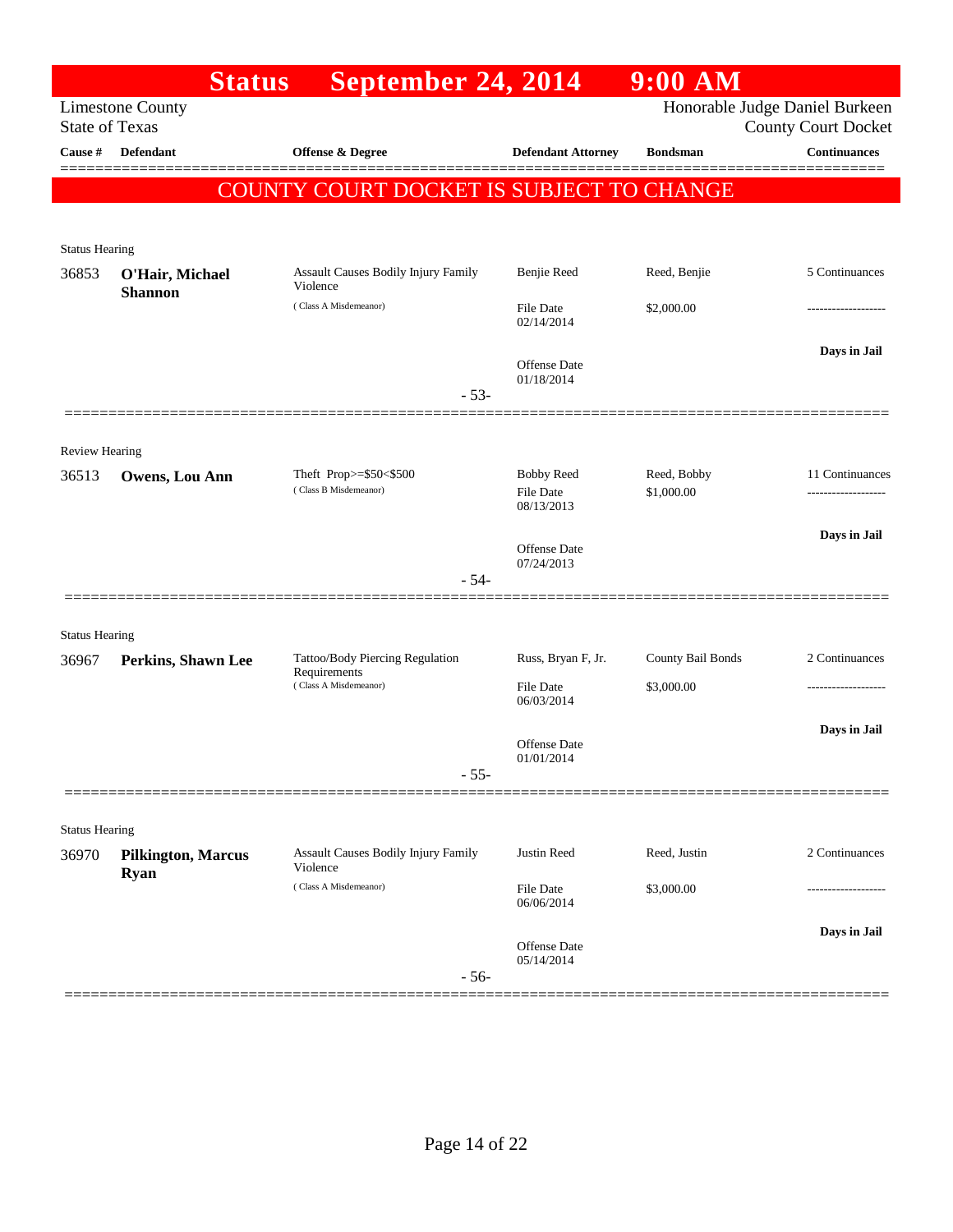|                       | <b>Status</b>             | September 24, 2014                              |                                | $9:00$ AM         |                                                              |
|-----------------------|---------------------------|-------------------------------------------------|--------------------------------|-------------------|--------------------------------------------------------------|
| <b>State of Texas</b> | <b>Limestone County</b>   |                                                 |                                |                   | Honorable Judge Daniel Burkeen<br><b>County Court Docket</b> |
| Cause #               | Defendant                 | <b>Offense &amp; Degree</b>                     | <b>Defendant Attorney</b>      | <b>Bondsman</b>   | <b>Continuances</b>                                          |
|                       |                           |                                                 |                                |                   |                                                              |
|                       |                           | <b>COUNTY COURT DOCKET IS SUBJECT TO CHANGE</b> |                                |                   |                                                              |
|                       |                           |                                                 |                                |                   |                                                              |
| <b>Review Hearing</b> |                           |                                                 |                                |                   |                                                              |
| 36246                 | Porter, Samuel Lee        | Accident Involving Damage To<br>Vehicle>=\$200  | Benjie Reed                    | County Bail Bonds | 13 Continuances                                              |
|                       |                           | (Class B Misdemeanor)                           | File Date<br>01/14/2013        | \$2,000.00        | ---------------                                              |
|                       |                           |                                                 | Offense Date                   |                   | Days in Jail                                                 |
|                       |                           | $-57-$                                          | 12/22/2012                     |                   |                                                              |
|                       |                           |                                                 |                                |                   |                                                              |
| <b>Review Hearing</b> |                           |                                                 |                                |                   |                                                              |
| 36750                 | Porter, Samuel Lee        | Driving W/Lic Inv W/Prev                        | Justin Reed                    | Reed, Justin      | 5 Continuances                                               |
|                       |                           | Conv/Susp/W/O Fin Res<br>(Class B Misdemeanor)  | <b>File Date</b><br>12/16/2013 | \$1,000.00        |                                                              |
|                       |                           |                                                 | Offense Date                   |                   | Days in Jail                                                 |
|                       |                           |                                                 | 11/20/2013                     |                   |                                                              |
|                       |                           | $-58-$                                          |                                |                   |                                                              |
| <b>Status Hearing</b> |                           |                                                 |                                |                   |                                                              |
| 37020                 | Price, James Charles,     | Terroristic Threat Of Family/Household          | Benjie Reed                    | Benjie Reed       | 1 Continuances                                               |
|                       | Jr.                       | (Class A Misdemeanor)                           | File Date                      | \$3,000.00        |                                                              |
|                       |                           |                                                 | 07/23/2014                     |                   |                                                              |
|                       |                           |                                                 | Offense Date                   |                   | Days in Jail                                                 |
|                       |                           | $-59-$                                          | 04/07/2014                     |                   |                                                              |
|                       |                           |                                                 |                                |                   |                                                              |
| <b>Status Hearing</b> |                           |                                                 |                                |                   |                                                              |
| 36723                 | <b>Price, James David</b> | Theft Prop>=\$50<\$500                          | Justin Reed                    | Reed, Justin      | 2 Continuances                                               |
|                       |                           | (Class B Misdemeanor)                           | File Date<br>11/21/2013        | \$1,000.00        |                                                              |
|                       |                           |                                                 |                                |                   | Days in Jail                                                 |
|                       |                           |                                                 | Offense Date<br>11/09/2013     |                   |                                                              |
|                       |                           | $-60-$                                          |                                |                   |                                                              |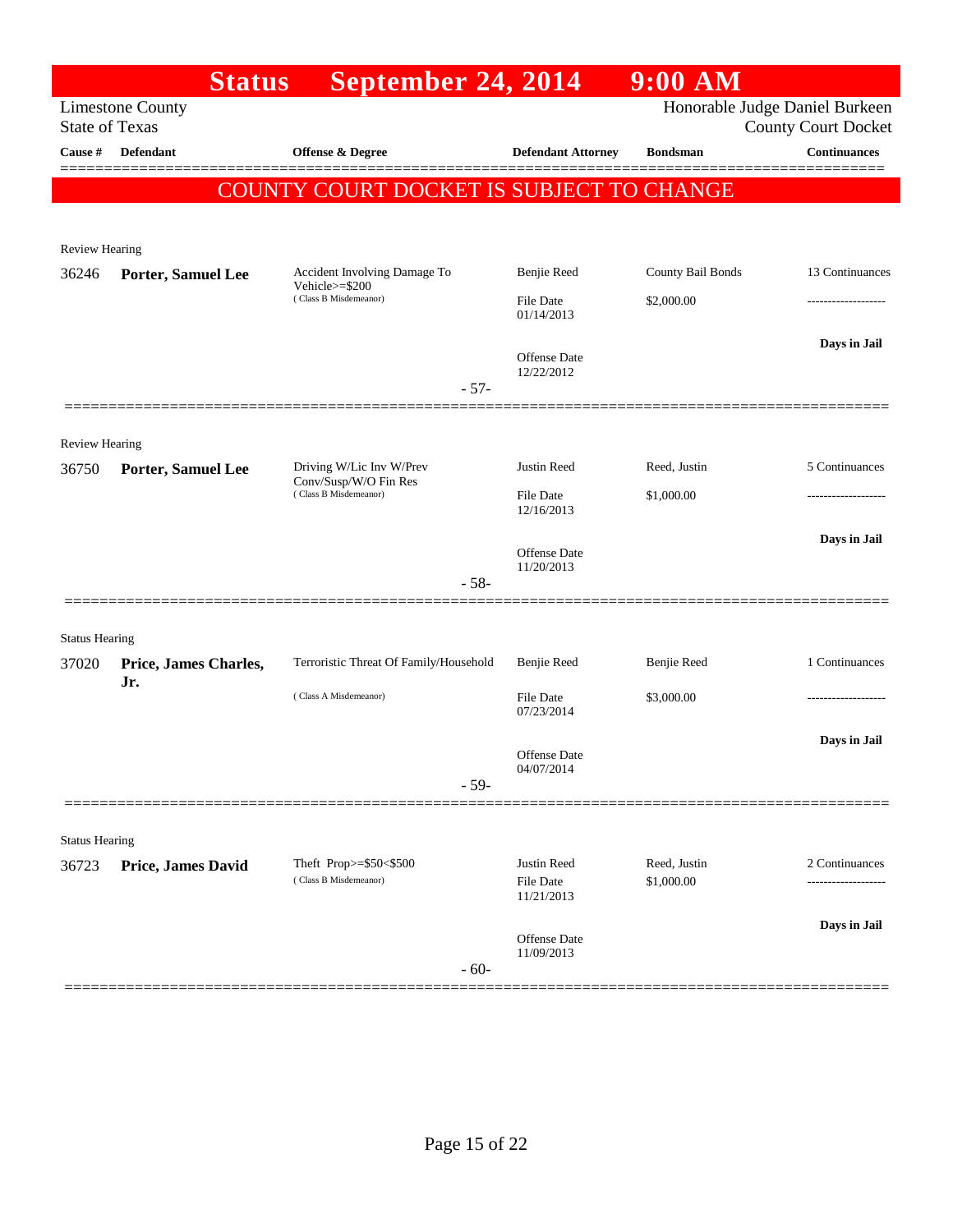|                                | <b>Status</b>           | September 24, 2014                                       |                                               | $9:00$ AM                  |                                                              |
|--------------------------------|-------------------------|----------------------------------------------------------|-----------------------------------------------|----------------------------|--------------------------------------------------------------|
| <b>State of Texas</b>          | <b>Limestone County</b> |                                                          |                                               |                            | Honorable Judge Daniel Burkeen<br><b>County Court Docket</b> |
| Cause #                        | <b>Defendant</b>        | Offense & Degree                                         | <b>Defendant Attorney</b>                     | <b>Bondsman</b>            | <b>Continuances</b>                                          |
|                                |                         | <b>COUNTY COURT DOCKET IS SUBJECT TO CHANGE</b>          |                                               |                            | =======                                                      |
|                                |                         |                                                          |                                               |                            |                                                              |
| Plea Hearing                   |                         |                                                          |                                               |                            |                                                              |
| 36904                          | Ramirez-Nino, Sergio    | Driving While Intoxicated<br>(Class B Misdemeanor)       | Benjie Reed<br>File Date<br>03/31/2014        | Reed, Benjie<br>\$1,000.00 | 4 Continuances                                               |
|                                |                         |                                                          | Offense Date<br>03/15/2014                    |                            | Days in Jail                                                 |
|                                |                         | $-61-$                                                   |                                               |                            |                                                              |
| <b>Status Hearing</b>          |                         |                                                          |                                               |                            |                                                              |
| 34601                          | <b>Rawlinson</b> , Hope | Theft Prop>=\$20<\$500 By Check<br>(Class B Misdemeanor) | Benjie Reed<br><b>File Date</b><br>08/12/2010 | Reed, Benjie<br>\$1,000.00 | 1 Continuances                                               |
|                                |                         |                                                          | Offense Date<br>05/09/2009                    |                            | Days in Jail                                                 |
|                                |                         | $-62-$                                                   |                                               |                            |                                                              |
| <b>Status Hearing</b>          |                         |                                                          |                                               |                            |                                                              |
| 35157                          | Robles, Lizbeth         | Assault Causes Bodily Injury Fam<br>Violence             | Justin Reed                                   |                            | 1 Continuances                                               |
|                                |                         | (Class A Misdemeanor)                                    | File Date<br>03/11/2011                       |                            |                                                              |
|                                |                         |                                                          | Offense Date<br>12/12/2010                    |                            | Days in Jail                                                 |
|                                |                         | $-63-$                                                   |                                               |                            |                                                              |
|                                |                         |                                                          |                                               |                            |                                                              |
| <b>Status Hearing</b><br>35237 | Robles, Lizbeth         | Bail Jumping And Fail To Appear<br>(Class A Misdemeanor) | Justin Reed<br>File Date<br>04/13/2011        | Reed, Justin<br>\$6,000.00 | 1 Continuances                                               |
|                                |                         | $-64-$                                                   | Offense Date<br>04/07/2011                    |                            | Days in Jail                                                 |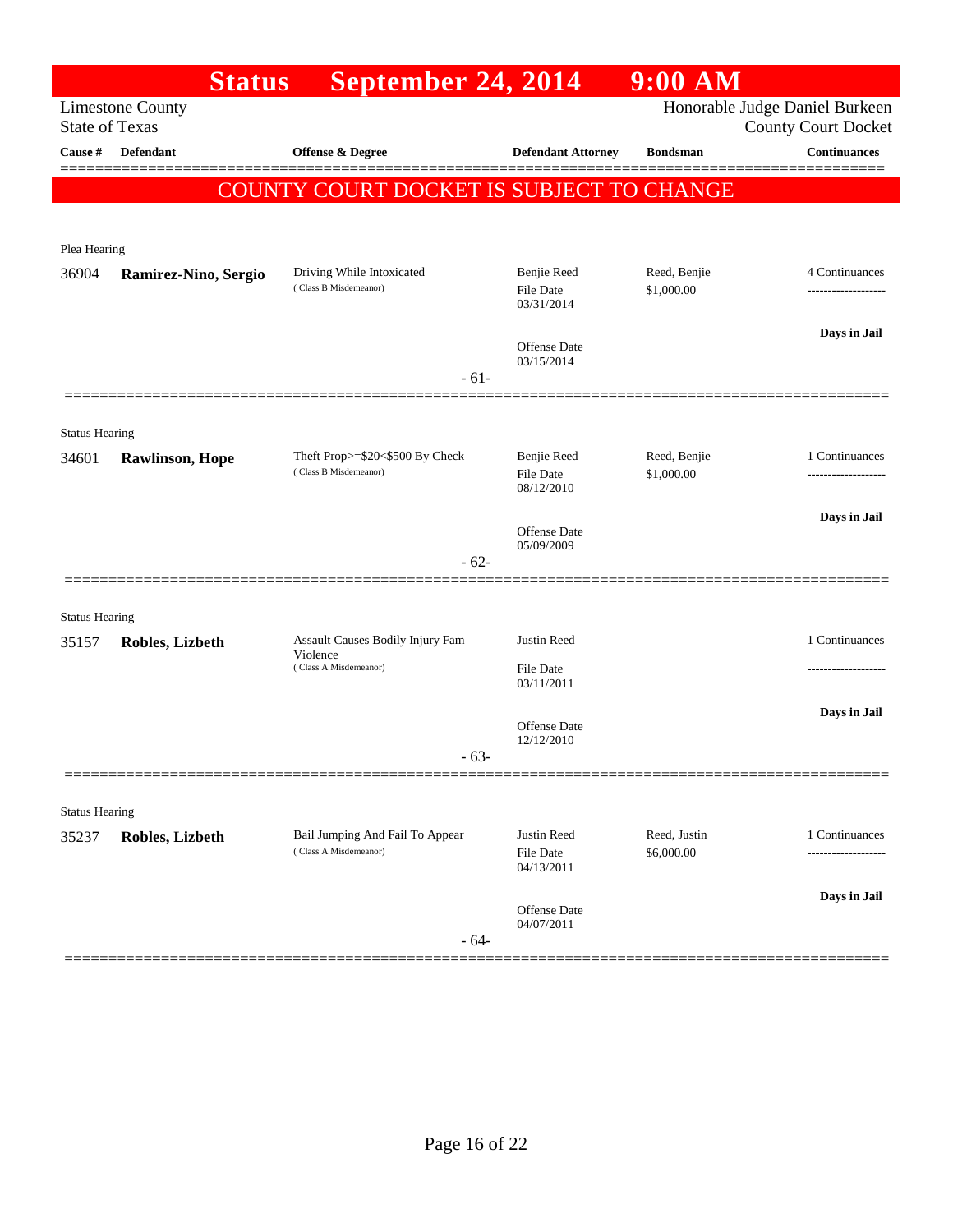|                       | <b>Status</b>                | September 24, 2014                                      |                                         | $9:00$ AM                       |                                                              |
|-----------------------|------------------------------|---------------------------------------------------------|-----------------------------------------|---------------------------------|--------------------------------------------------------------|
| <b>State of Texas</b> | <b>Limestone County</b>      |                                                         |                                         |                                 | Honorable Judge Daniel Burkeen<br><b>County Court Docket</b> |
| Cause $\#$            | <b>Defendant</b>             | <b>Offense &amp; Degree</b>                             | <b>Defendant Attorney</b>               | <b>Bondsman</b>                 | <b>Continuances</b>                                          |
|                       |                              | COUNTY COURT DOCKET IS SUBJECT TO CHANGE                |                                         |                                 |                                                              |
|                       |                              |                                                         |                                         |                                 |                                                              |
| <b>Status Hearing</b> |                              |                                                         |                                         |                                 |                                                              |
| 37004                 | Rodarte Avila, Osiel<br>Ivan | Theft Prop>=\$500<\$1,500                               | Benjie Reed                             | Reed, Benjie                    | 1 Continuances                                               |
|                       |                              | (Class A Misdemeanor)                                   | File Date<br>06/26/2014                 | \$3,000.00                      | .                                                            |
|                       |                              |                                                         | Offense Date<br>05/11/2014              |                                 | Days in Jail                                                 |
|                       |                              | $-65-$                                                  |                                         |                                 |                                                              |
| <b>Status Hearing</b> |                              |                                                         |                                         |                                 |                                                              |
| 36982                 | Ruiz, Vicki Lynette          | Theft Prop \$50<\$500 Enh<br>(Class A Misdemeanor)      | Benjie Reed<br><b>File Date</b>         | Reed, Benjie<br>\$3,000.00      | 1 Continuances                                               |
|                       |                              |                                                         | 06/23/2014<br>Offense Date              |                                 | Days in Jail                                                 |
|                       |                              | $-66-$                                                  | 04/09/2014                              |                                 |                                                              |
|                       |                              |                                                         |                                         |                                 |                                                              |
| <b>Status Hearing</b> |                              |                                                         |                                         |                                 |                                                              |
| 36968                 | Rush, Jackey Joe             | Terroristic Threat Causes Of Fear<br><b>Imminet SBI</b> |                                         | Personal Bond                   | 2 Continuances                                               |
|                       |                              | (Class B Misdemeanor)                                   | <b>File Date</b><br>06/04/2014          | \$1,000.00                      |                                                              |
|                       |                              |                                                         | Offense Date                            |                                 | Days in Jail                                                 |
|                       |                              | $-67-$                                                  | 05/19/2014                              |                                 |                                                              |
|                       |                              |                                                         |                                         |                                 |                                                              |
| <b>Status Hearing</b> |                              |                                                         |                                         |                                 |                                                              |
| 36980                 | Russell, Cory William        | Boating While Intoxicated<br>(Class B Misdemeanor)      | Stephen Reed<br>File Date<br>06/11/2014 | County Bail Bonds<br>\$1,500.00 | 2 Continuances                                               |
|                       |                              | $-68-$                                                  | Offense Date<br>05/23/2014              |                                 | Days in Jail                                                 |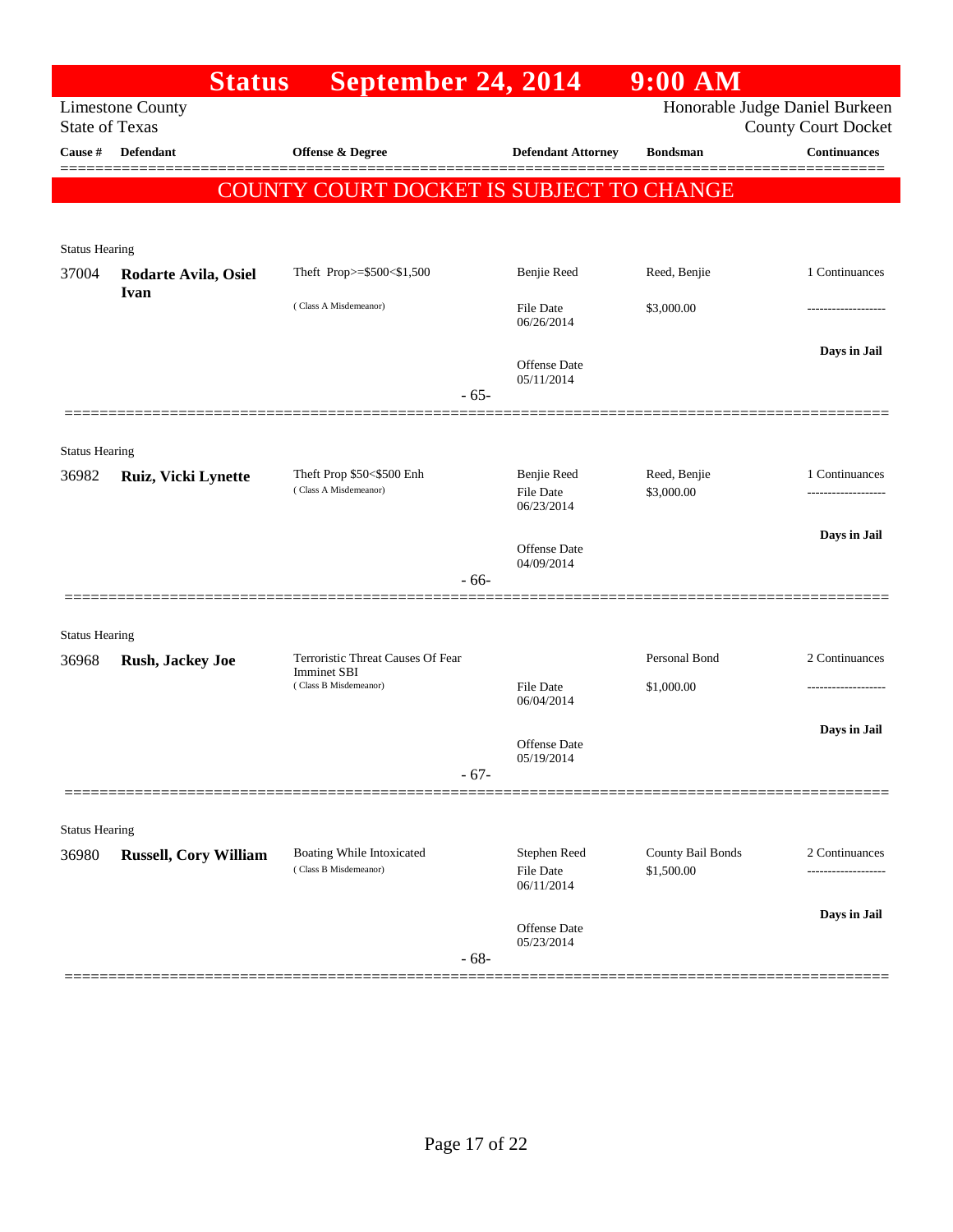|                       | <b>Status</b>                         | September 24, 2014                                |                                   | 9:00 AM         |                                                              |
|-----------------------|---------------------------------------|---------------------------------------------------|-----------------------------------|-----------------|--------------------------------------------------------------|
| <b>State of Texas</b> | <b>Limestone County</b>               |                                                   |                                   |                 | Honorable Judge Daniel Burkeen<br><b>County Court Docket</b> |
| Cause #               | Defendant                             | Offense & Degree                                  | <b>Defendant Attorney</b>         | <b>Bondsman</b> | <b>Continuances</b>                                          |
|                       |                                       | <b>COUNTY COURT DOCKET IS SUBJECT TO CHANGE</b>   |                                   |                 |                                                              |
| <b>Status Hearing</b> |                                       |                                                   |                                   |                 |                                                              |
| 36932                 | Salazar-Diaz, Marco<br><b>Antonio</b> | Driving While Intoxicated                         | Benjie Reed                       | Reed, Benjie    | 3 Continuances                                               |
|                       |                                       | (Class B Misdemeanor)                             | <b>File Date</b><br>04/22/2014    | \$2,000.00      | -------------------                                          |
|                       |                                       |                                                   | <b>Offense</b> Date<br>03/30/2014 |                 | Days in Jail                                                 |
|                       |                                       | $-69-$                                            |                                   |                 |                                                              |
| Plea Hearing          |                                       |                                                   |                                   |                 |                                                              |
| 36734                 | <b>Shirley, Kali Nicole</b>           | Criminal Mischief Impair/Interrupt Pub<br>Service | Benjie Reed                       | Reed, Benjie    | 6 Continuances                                               |
|                       |                                       | (Class A Misdemeanor)                             | File Date<br>12/12/2013           | \$2,500.00      |                                                              |
|                       |                                       |                                                   | Offense Date<br>11/22/2013        |                 | Days in Jail                                                 |
|                       |                                       | $-70-$                                            |                                   |                 |                                                              |
| <b>Status Hearing</b> |                                       |                                                   |                                   |                 |                                                              |
| 36977                 | <b>Shockley, Toby Wayne</b>           | Assault Causes Bodily Injury Family<br>Violence   | Justin Reed                       | Reed, Justin    | 2 Continuances                                               |
|                       |                                       | (Class A Misdemeanor)                             | <b>File Date</b><br>06/10/2014    | \$5,000.00      | .                                                            |
|                       |                                       |                                                   | <b>Offense</b> Date<br>04/18/2014 |                 | Days in Jail                                                 |
|                       |                                       | $-71-$                                            |                                   |                 |                                                              |
| Plea Hearing          |                                       |                                                   |                                   |                 |                                                              |
| 36879                 | <b>Stampley, Keven</b>                | Poss Marij <2oz                                   | Benjie Reed                       | Reed, Bobby     | 4 Continuances                                               |
|                       | <b>Banard</b>                         | (Class B Misdemeanor)                             | File Date<br>03/18/2014           | \$1,000.00      |                                                              |
|                       |                                       | $-72-$                                            | <b>Offense</b> Date<br>02/25/2014 |                 | Days in Jail                                                 |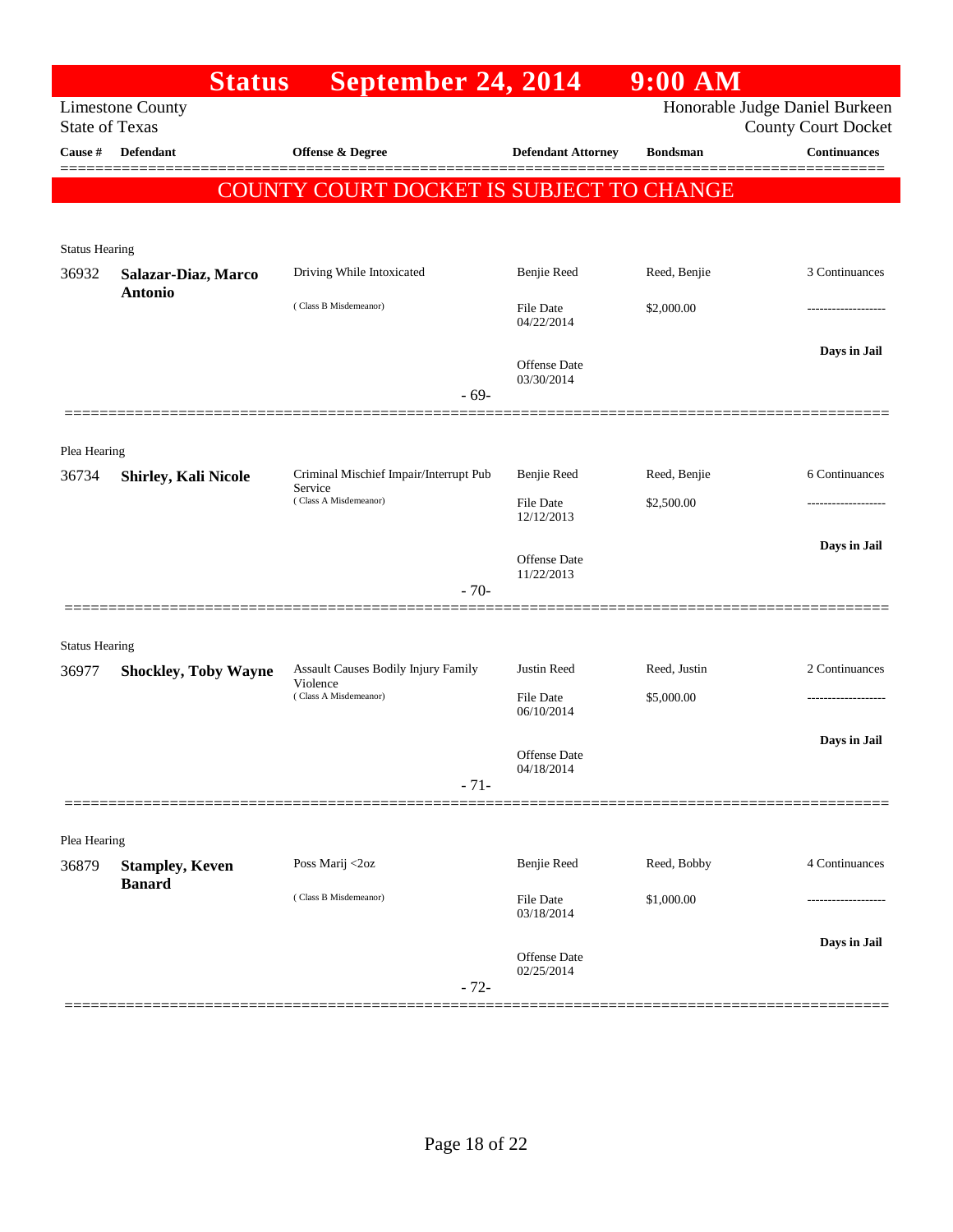|                       | <b>Status</b>                                    | September 24, 2014                                                       |                                               | $9:00$ AM                   |                                                              |
|-----------------------|--------------------------------------------------|--------------------------------------------------------------------------|-----------------------------------------------|-----------------------------|--------------------------------------------------------------|
|                       | <b>Limestone County</b><br><b>State of Texas</b> |                                                                          |                                               |                             | Honorable Judge Daniel Burkeen<br><b>County Court Docket</b> |
| Cause #               | <b>Defendant</b>                                 | Offense & Degree                                                         | <b>Defendant Attorney</b>                     | <b>Bondsman</b>             | <b>Continuances</b>                                          |
|                       |                                                  | <b>COUNTY COURT DOCKET IS SUBJECT TO CHANGE</b>                          |                                               |                             |                                                              |
| Plea Hearing          |                                                  |                                                                          |                                               |                             |                                                              |
| 36757                 | <b>Stephens, Bret Michael</b>                    | Poss Marij <2oz<br>(Class B Misdemeanor)                                 | Benjie Reed<br><b>File Date</b><br>01/06/2014 | Reed, Benjie<br>\$1,500.00  | 6 Continuances                                               |
|                       |                                                  | $-73-$                                                                   | Offense Date<br>12/28/2013                    |                             | Days in Jail                                                 |
| <b>Status Hearing</b> |                                                  |                                                                          |                                               |                             |                                                              |
| 36895                 | <b>Sterling, Jason Lee</b>                       | Theft Prop>=\$50<\$500<br>(Class B Misdemeanor)                          | Benjie Reed<br><b>File Date</b><br>03/26/2014 | Personal Bond<br>\$2,000.00 | 2 Continuances<br>-------------------                        |
|                       |                                                  | $-74-$                                                                   | Offense Date<br>01/25/2014                    |                             | Days in Jail                                                 |
| <b>Status Hearing</b> |                                                  |                                                                          |                                               |                             |                                                              |
| 37010                 | <b>Sterling, Jason Lee</b>                       | Bail Jumping And Fail To Appear<br>(Class A Misdemeanor)                 | Benjie Reed<br><b>File Date</b><br>06/30/2014 | Reed, Benjie<br>\$5,000.00  | 3 Continuances<br>----------------                           |
|                       |                                                  | $-75-$                                                                   | Offense Date<br>06/18/2014                    |                             | Days in Jail                                                 |
|                       |                                                  |                                                                          |                                               |                             |                                                              |
| <b>Status Hearing</b> |                                                  |                                                                          |                                               |                             |                                                              |
| 37001                 | <b>Strain, Oscar Allen</b>                       | Assault Causes Bodily Injury Family<br>Violence<br>(Class A Misdemeanor) | David Moore<br>File Date<br>06/26/2014        | Moore, David<br>\$3,000.00  | 1 Continuances                                               |
|                       |                                                  | $-76-$                                                                   | Offense Date<br>05/21/2014                    |                             | Days in Jail                                                 |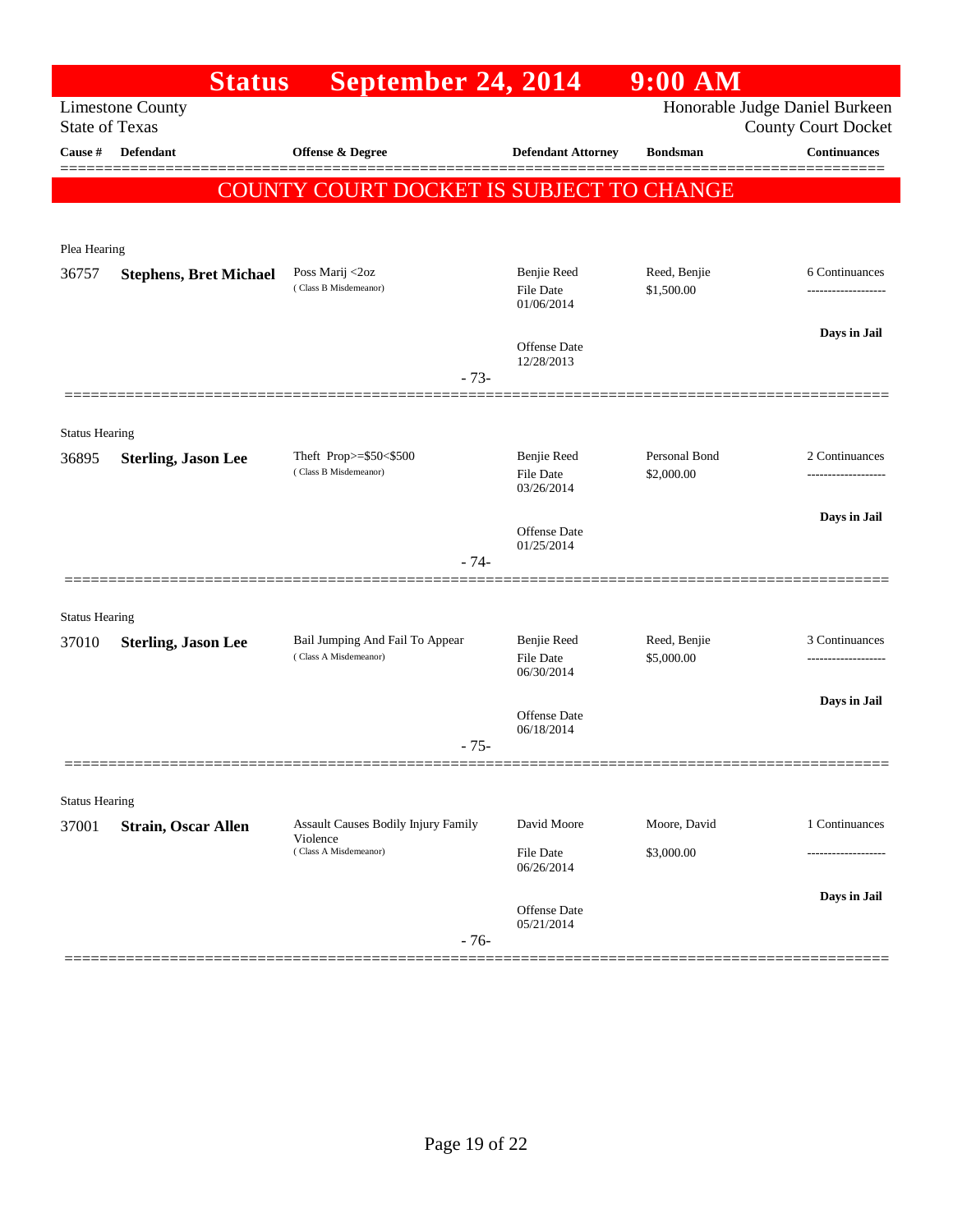|                                | <b>Status</b>                   | September 24, 2014                                     |                                   | $9:00$ AM                       |                                  |
|--------------------------------|---------------------------------|--------------------------------------------------------|-----------------------------------|---------------------------------|----------------------------------|
| <b>State of Texas</b>          | <b>Limestone County</b>         |                                                        |                                   | Honorable Judge Daniel Burkeen  | <b>County Court Docket</b>       |
| Cause #                        | Defendant                       | <b>Offense &amp; Degree</b>                            | <b>Defendant Attorney</b>         | <b>Bondsman</b>                 | <b>Continuances</b>              |
|                                |                                 | COUNTY COURT DOCKET IS SUBJECT TO CHANGE               |                                   |                                 |                                  |
|                                |                                 |                                                        |                                   |                                 |                                  |
| <b>Status Hearing</b>          |                                 |                                                        |                                   |                                 |                                  |
| 36965                          | Tate, Coy Allen                 | Driving While Intoxicated 2nd<br>(Class A Misdemeanor) | File Date<br>06/03/2014           | County Bail Bonds<br>\$3,000.00 | 2 Continuances<br>-------------- |
|                                |                                 |                                                        |                                   |                                 | Days in Jail                     |
|                                |                                 |                                                        | Offense Date<br>04/27/2014        |                                 |                                  |
|                                |                                 | $-77-$                                                 |                                   |                                 |                                  |
|                                |                                 |                                                        |                                   |                                 |                                  |
| <b>Review Hearing</b><br>36721 | <b>Thompson, Robert</b><br>Alan | Assault Causes Bodily Injury Family<br>Violence        | Jackson, Reed                     | County Bail Bonds               | 7 Continuances                   |
|                                |                                 | (Class A Misdemeanor)                                  | File Date<br>11/21/2013           | \$3,000.00                      |                                  |
|                                |                                 |                                                        | Offense Date                      |                                 | Days in Jail                     |
|                                |                                 | $-78-$                                                 | 11/01/2013                        |                                 |                                  |
|                                |                                 |                                                        |                                   |                                 |                                  |
| <b>Review Hearing</b>          |                                 |                                                        |                                   |                                 |                                  |
| 36722                          | <b>Thompson, Robert</b>         | Interfer W/Emergency Call                              | Jackson, Reed                     | County Bail Bonds               | 7 Continuances                   |
|                                | Alan                            | (Class A Misdemeanor)                                  | File Date<br>11/21/2013           | \$3,000.00                      |                                  |
|                                |                                 |                                                        | <b>Offense</b> Date<br>11/01/2013 |                                 | Days in Jail                     |
|                                |                                 | $-79-$                                                 |                                   |                                 |                                  |
|                                |                                 |                                                        |                                   |                                 |                                  |
| Review Hearing<br>36922        | Vacio-Rivera, Miguel            | Driving While Intoxicated                              | Martinez, Armando                 | Martinez, Armando G.            | 1 Continuances                   |
|                                | <b>Antonio</b>                  |                                                        | G.                                |                                 |                                  |
|                                |                                 | (Class B Misdemeanor)                                  | File Date<br>04/11/2014           | \$2,000.00                      |                                  |
|                                |                                 |                                                        |                                   |                                 | Days in Jail                     |
|                                |                                 |                                                        | Offense Date<br>03/23/2014        |                                 |                                  |
|                                |                                 | $-80-$                                                 |                                   |                                 |                                  |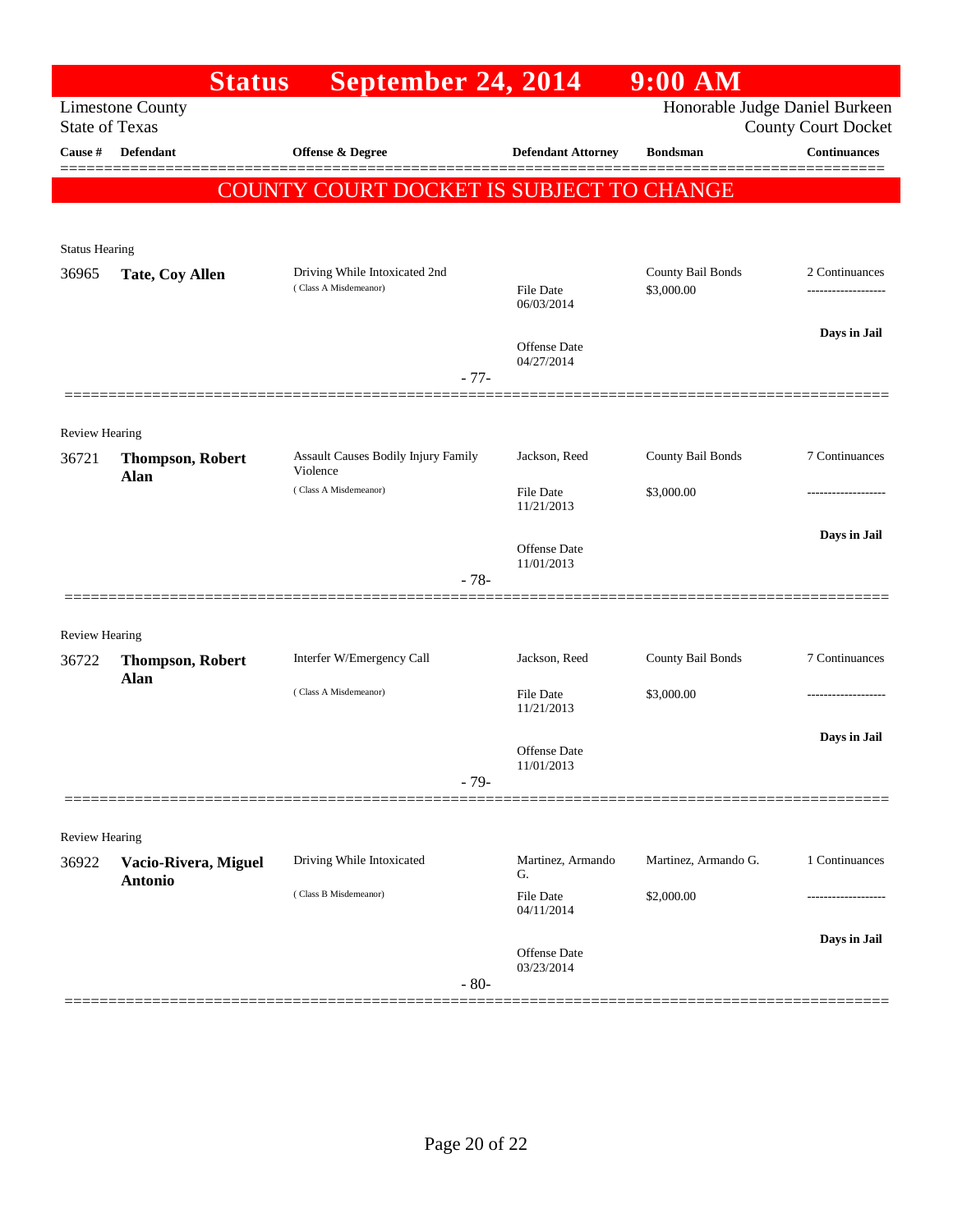|                                  | <b>Status</b>                    | September 24, 2014                                |                                   | $9:00$ AM                      |                                            |
|----------------------------------|----------------------------------|---------------------------------------------------|-----------------------------------|--------------------------------|--------------------------------------------|
|                                  | <b>Limestone County</b>          |                                                   |                                   | Honorable Judge Daniel Burkeen |                                            |
| <b>State of Texas</b><br>Cause # | Defendant                        | Offense & Degree                                  | <b>Defendant Attorney</b>         | <b>Bondsman</b>                | <b>County Court Docket</b><br>Continuances |
|                                  |                                  |                                                   |                                   |                                |                                            |
|                                  |                                  | COUNTY COURT DOCKET IS SUBJECT TO CHANGE          |                                   |                                |                                            |
|                                  |                                  |                                                   |                                   |                                |                                            |
| <b>Review Hearing</b>            |                                  |                                                   |                                   |                                |                                            |
| 36748                            | Valeriano, Juan<br><b>Manuel</b> | Driving W/Lic Inv W/Prev<br>Conv/Susp/W/O Fin Res |                                   | Chapman Bail Bonds             | 5 Continuances                             |
|                                  |                                  | (Class B Misdemeanor)                             | File Date<br>12/16/2013           | \$1,500.00                     |                                            |
|                                  |                                  |                                                   |                                   |                                |                                            |
|                                  |                                  |                                                   | <b>Offense</b> Date               |                                | Days in Jail                               |
|                                  |                                  | $-81-$                                            | 01/11/2013                        |                                |                                            |
|                                  |                                  |                                                   |                                   |                                |                                            |
| <b>Status Hearing</b>            |                                  |                                                   |                                   |                                |                                            |
| 36840                            | Vest, Katheryn Elaine            | Poss Marij <2oz<br>(Class B Misdemeanor)          | <b>Bobby Reed</b>                 | Reed, Bobby                    | 5 Continuances                             |
|                                  |                                  |                                                   | <b>File Date</b><br>02/03/2014    | \$2,000.00                     |                                            |
|                                  |                                  |                                                   |                                   |                                | Days in Jail                               |
|                                  |                                  |                                                   | <b>Offense</b> Date<br>08/24/2013 |                                |                                            |
|                                  |                                  | $-82-$                                            |                                   |                                |                                            |
|                                  |                                  |                                                   |                                   |                                |                                            |
| <b>Status Hearing</b><br>36955   |                                  | Possession Of Drug Paraphernalia                  | <b>Bobby Reed</b>                 | <b>Bobby Reed</b>              | 3 Continuances                             |
|                                  | Vest, Katheryn Elaine            | (Class C Misdemeanor)                             | <b>File Date</b>                  | \$534.00                       |                                            |
|                                  |                                  |                                                   | 05/19/2014                        |                                |                                            |
|                                  |                                  |                                                   | Offense Date                      |                                | Days in Jail                               |
|                                  |                                  | $83-$                                             | 04/27/2014                        |                                |                                            |
|                                  |                                  | ============                                      |                                   |                                |                                            |
| Plea Hearing                     |                                  |                                                   |                                   |                                |                                            |
| 36889                            | <b>Walton, Douglas</b>           | Theft Prop>=\$50<\$500                            | Benjie Reed                       | Personal Bond                  | 4 Continuances                             |
|                                  | <b>Wayne</b>                     | (Class B Misdemeanor)                             | File Date                         | \$1,000.00                     |                                            |
|                                  |                                  |                                                   | 03/25/2014                        |                                |                                            |
|                                  |                                  |                                                   | Offense Date                      |                                | Days in Jail                               |
|                                  |                                  | $-84-$                                            | 12/19/2013                        |                                |                                            |
|                                  |                                  |                                                   |                                   |                                |                                            |